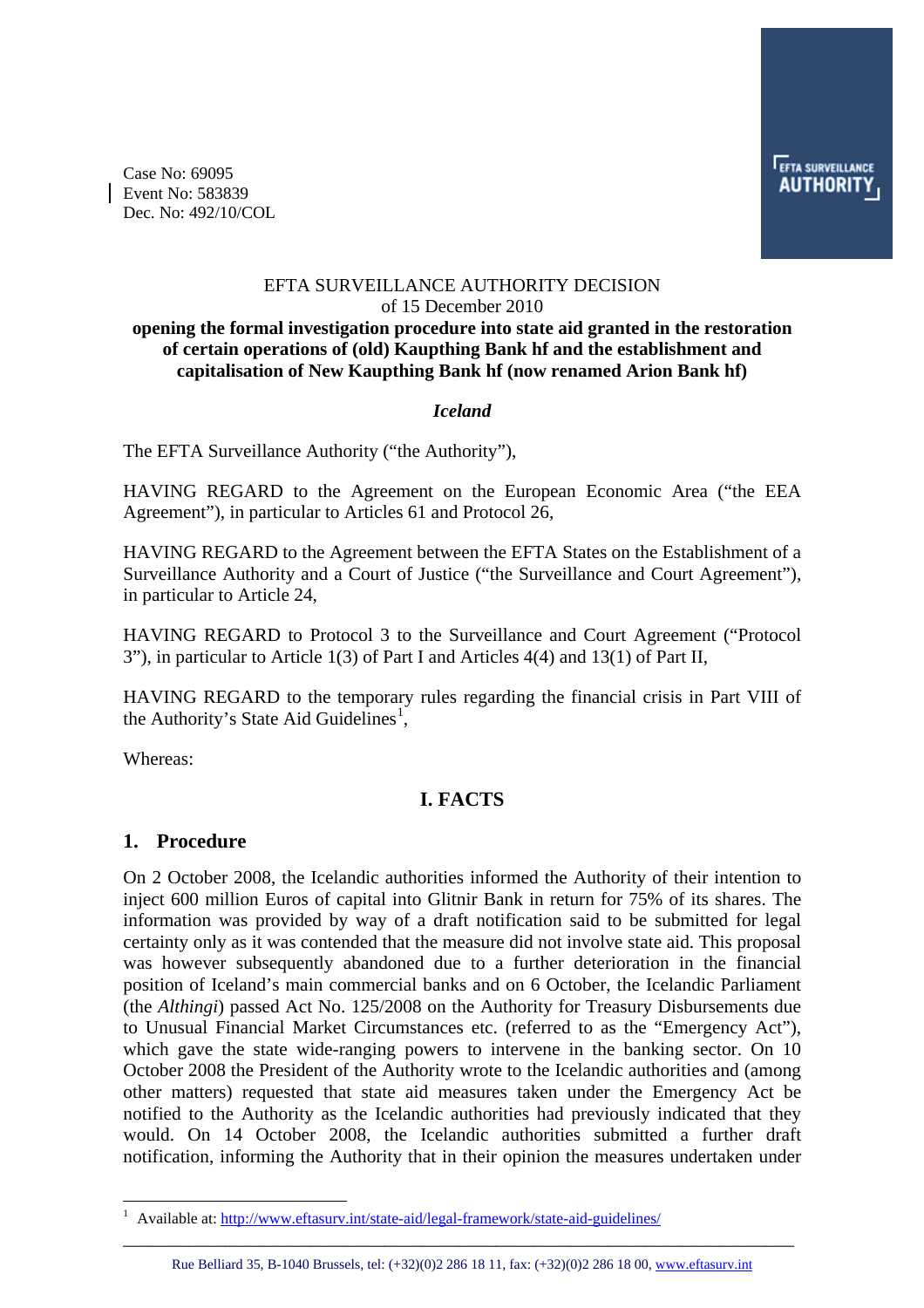$\overline{a}$ 

the Emergency Act to establish new banks as a result of the failure of the commercial banks did not involve state aid. A letter in response was sent by the Authority on 20 October 2008 indicating that it considered this unlikely and referred to the information that would be required in a notification. The matter was also discussed shortly thereafter in a meeting in Reykjavik on 24 October 2008. Further contact and correspondence followed periodically including notably a letter sent by the Authority on 18 June 2009 reminding the Icelandic authorities of the need to notify any state aid measures, and of the standstill clause in Article 3 of Protocol 3. On 22 July 2009, the Icelandic authorities informed the Authority that heads of terms had been agreed with resolution committees appointed to administer the estates of the (old) failed banks, which would lead to the new banks being capitalised by the Icelandic State on 14 August 2009. The Icelandic authorities again insisted that no state aid was involved and provided little information beyond what was already publicly available. Correspondence continued and meetings between the respective authorities followed both in August and November 2009, during which the Authority made it clear that from the limited information it had received it believed that the capitalisation of the new banks involved state aid that required notification. Given that the measures had already been implemented, the Authority subsequently sought to assist the Icelandic authorities in producing restructuring plans for the banks with the intention of proceeding directly to assess the measures in one procedure. It transpired, however, that the authorities and the banks were not yet in a position to produce definitive, detailed plans. State aid involved in the restoration of certain operations of (old) Kaupthing Bank and the establishment and capitalisation of New Kaupthing Bank was eventually notified retrospectively by the Icelandic authorities on 20 September 2010, although the process of restructuring the bank in order to ensure its long term viability remains ongoing. The Icelandic authorities also submitted further information in a meeting held in Reykjavik on 29 September 2010 and by letters of 9, 11, 15 and 28 November 2010.

### **2. Background - the financial crisis and major causes of failure of the Icelandic banks**

In their notification of the aid granted to New Kaupthing Bank (later renamed Arion Bank), the Icelandic authorities explained that the reasons for the collapse of the Icelandic banking sector and their need to intervene were set out in considerable detail in a report prepared by a Special Investigation Commission ("SIC") established by the Icelandic Parliament<sup>[2](#page-1-0)</sup>, whose remit was to investigate and analyse the processes leading to the collapse of the three main banks. In sections 2.1 and 2.2 below, the Authority summarises the conclusions of the Commission concerning the causes of failure most relevant to the demise of Kaupthing Bank. The information is drawn from Chapters 2 (Executive Summary) and 21 (Causes of the Collapse of the Icelandic Banks – Responsibility, Mistakes and Negligence) of the SIC report.

#### **2.1. Causes of failure linked to the global financial crisis and its impact on underlying problems of Kaupthing and the other main Icelandic banks**

The global reduction in liquidity in financial markets that began in 2007 eventually led to the collapse of the three main Icelandic banks, whose business operations had become increasingly dependant on raising funding through international markets. The reasons for the demise of the Icelandic banks were however complex and numerous. The SIC investigated the reasons which led to the collapse of the main banks, and it is notable that

<span id="page-1-0"></span><sup>2</sup> The SIC's members were Supreme Court Judge, Mr. Páll Hreinsson; Parliamentary Ombudsman of Iceland, Mr. Tryggvi Gunnarsson; and Mrs. Sigríður Benediktsdóttir Ph.D., lecturer and associate chair at Yale University, USA. The report is available in full in Icelandic at: http://rna.althingi.is/ and parts translated into English (including the Executive Summary and the chapter on the causes of the collapse of the banks) are available at: http://sic.althingi.is/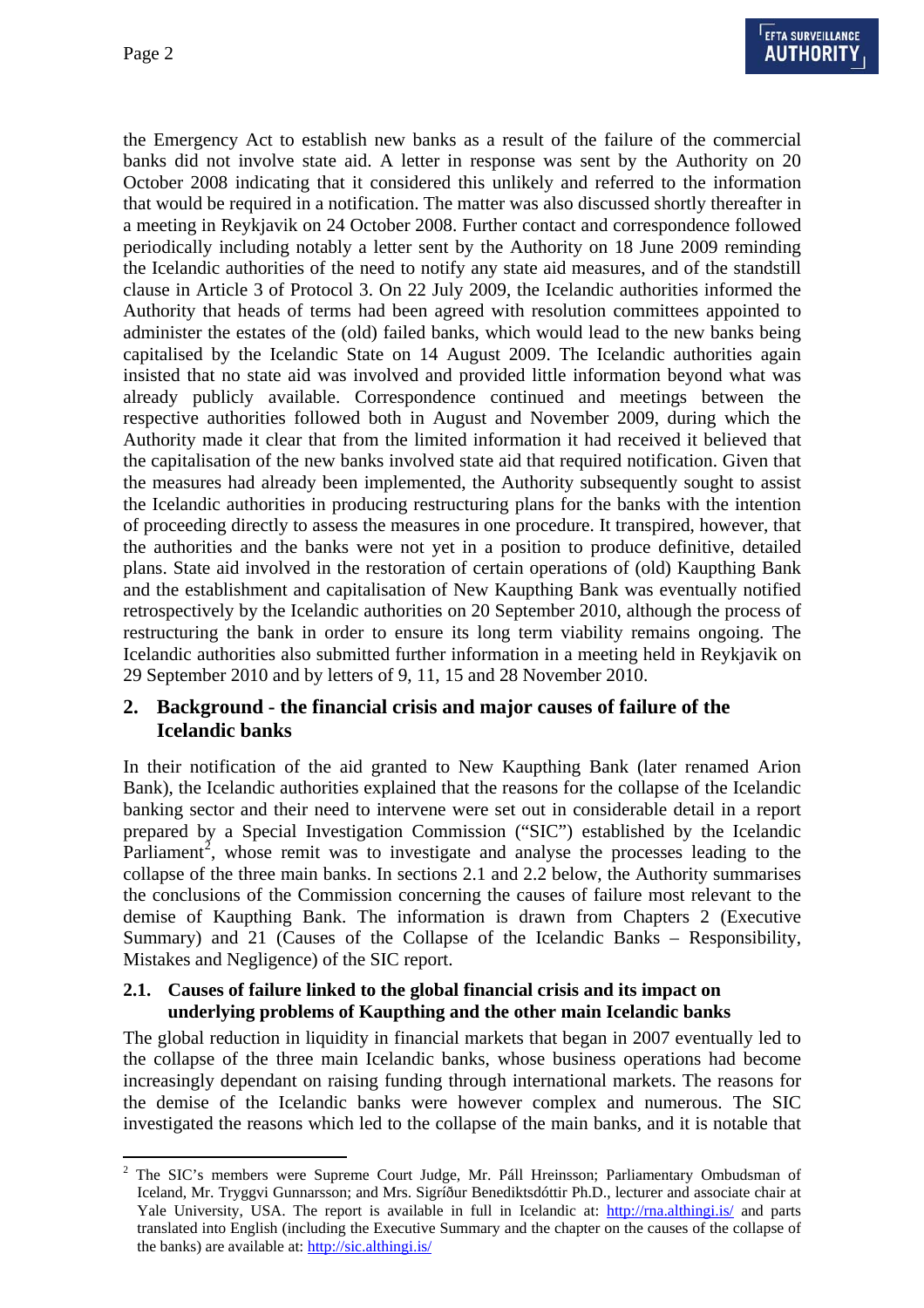the majority of the conclusions applied to all three banks and many are inter-related. Causes of failure related to the banks' activities are briefly summarised below.

### *2.1.1. Excessive and unsustainable expansion*

The SIC concluded that in the years leading up to the collapse the banks had expanded their balance sheets and lending portfolios beyond their own operational and managerial capacity. The combined assets of the three banks had increased exponentially from 1.4 trillion  $ISK<sup>3</sup>$  $ISK<sup>3</sup>$  $ISK<sup>3</sup>$  in 2003 to 14.4 trillion ISK at the end of the second quarter of 2008. Significantly, a large proportion of the growth of the three banks was in lending to foreign parties, which increased substantially during 2007<sup>[4](#page-2-1)</sup>, most notably after the beginning of the international liquidity crisis. This led the SIC to conclude that much of this increase in lending resulted from loans made to undertakings that had been refused credit elsewhere. The report also concluded that inherently riskier investment banking had become an ever increasing feature of the banks' activities and growth had contributed to the problems.

### *2.1.2. The reduction in finance available on the international markets*

Much of the banks' growth was facilitated by access to international financial markets, capitalising upon good credit ratings and access to European markets through the EEA Agreement. The Icelandic banks borrowed 14 billion Euros on foreign debt securities markets in 2005 on relatively favourable terms. When access to European debt securities markets became more limited, the banks financed their activities on US markets, with Icelandic debt securities packaged into collateralised debt obligations. In the period before the collapse, the banks were increasingly reliant on short-term borrowing, leading to major and, according to the SIC, foreseeable re-financing risks.

#### *2.1.3. The gearing of the banks' owners*

In the case of each major Icelandic bank, the principal owners were among the biggest debtors<sup>[5](#page-2-2)</sup>. The SIC was of the view that certain shareholders had abnormally easy access to borrowing from the banks in their capacity as owners. The biggest shareholder in Kaupthing Bank was Exista hf., with just over a 20% share in the bank. Exista was also one of the bank's biggest debtors. During the period from 2005 to 2008, Kaupthing's total lending to Exista and related parties $<sup>6</sup>$  $<sup>6</sup>$  $<sup>6</sup>$  increased steadily from 400-500 million Euros to</sup> 1,400-1,700 million Euros and during 2007 and 2008 such lending was nearly equal to the bank's capital base. This increase in lending to major shareholders occurred despite the fact that Kaupthing was starting to face liquidity and refinancing problems. Loans to related parties were also often granted without any specific collateral<sup>[7](#page-2-4)</sup>. Kaupthing's Money Market Fund was the biggest fund of the Kaupthing Bank Asset Management Company and in 2007 the fund invested significantly in bonds issued by Exista. At year end it owned securities to the value of around 14 billion ISK. This represented approximately 20% of the fund's total assets at that time. Robert Tchenguiz owned shares in Kaupthing Bank and Exista and also sat on the board of Exista. He also received major loan facilities from Kaupthing Bank in Iceland, Kaupthing Bank Luxembourg and Kaupthing Singer & Friedlander (KSF). In total, the loan facilities Robert Tchenguiz and

<span id="page-2-0"></span> $\overline{a}$ 3  $\frac{3}{4}$  Icelandic *króna*.

<span id="page-2-1"></span>Lending to foreign parties increased by 11.4 billion Euros from 8.3 billion Euros to 20.7 billion Euros in six months.<br>  $5$  Chapter 21.2.1.2 of the Report.

<span id="page-2-2"></span>

<span id="page-2-3"></span><sup>&</sup>lt;sup>6</sup> Exista, Exista Trading, Bakkavör Group, Bakkavor Finance Ltd, Bakkabraedur Holding B.V., Lýsing, Síminn, Skipti and other related companies.

<span id="page-2-4"></span> $\frac{1}{10}$  More than half of such loans granted from the beginning of 2007 until the collapse of the bank, were granted without collateral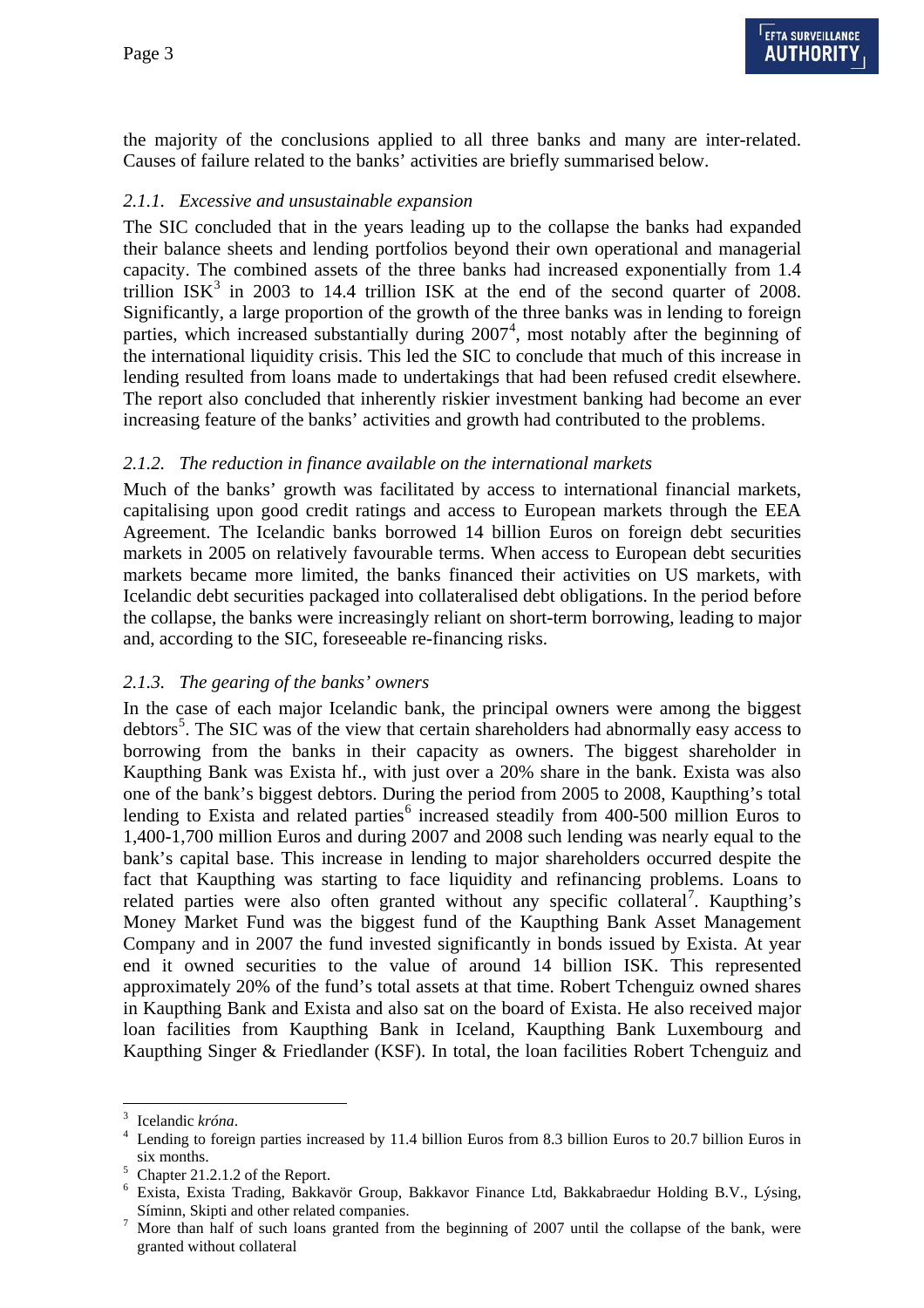related parties had received from Kaupthing Bank's parent company at the collapse of the bank amounted to around 2 billion Euros $8$ .

### *2.1.4. Concentration of risk*

Related to the issue of the abnormal exposure to major shareholders was the conclusion of the SIC that the banks' portfolios of assets were insufficiently diversified. The SIC was of the view that European rules on large exposure were interpreted in a narrow way, in particular in the case of the shareholders, and that the banks had sought to evade the rules.

## *2.1.5. Weak equity*

Although the capital ratio of Kaupthing and the other two major Icelandic banks was always reported to be slightly higher than the statutory minimum, the SIC concluded that the capital ratios did not accurately reflect the financial strength of the banks. This was due to risk exposure of the banks' own shares through primary collaterals and forward contracts on the shares. Share capital financed by the companies themselves, referred to by the SIC as "weak equity"<sup>[9](#page-3-1)</sup>, represented more than 25% of the banks' capital bases (or over 50% when assessed against the core component of the capital, i.e. shareholders' equity less intangible assets). Added to this were problems caused by the risk that the banks were exposed to by holding each other's shares. By the middle of 2008 direct financing by the banks of their own shares, as well as cross-financing of the other two banks' shares, amounted to approximately 400 billion ISK, around 70% of the core component of the capital. The SIC was of the opinion that the extent of financing of shareholders' equity by borrowing from the system itself was such that the system's stability was threatened. The banks held a substantial amount of their own shares as collateral for their lending and therefore as share prices fell the quality of their loan portfolios declined. This affected the banks' performance and put further downward pressure on their share prices; in response to which (the SIC assumed from the information in their possession), the banks attempted to artificially create abnormal demand for their own shares.

#### **2.2. Causes of failure based on deficient regulation of the banks by the state and the size of the banks in relation to the rest of the Icelandic economy**

#### *2.2.1. The size of the banks*

In 2001 the balance sheets of the three main banks (collectively) amounted to just over a year of the gross domestic product ("GDP") of Iceland. By the end of 2007 the banks were international and held assets worth nine times Icelandic GDP. The SIC report notes that by 2006, observers were commenting that the banking system had outgrown the capacity of the Central Bank of Iceland ("CBI") and doubted whether it could fulfil the role of lender of last resort. By the end of 2007 Iceland's short term debts (mainly incurred due to financing of the banks) were 15 times larger, and the foreign deposits of the three banks were 8 times larger, than the foreign exchange reserve. The Depositors and Investors Guarantee Fund held minimal resources in comparison with the bank deposits it was meant to guarantee. These factors, the SIC concludes, made Iceland susceptible to a run on its banks $^{10}$  $^{10}$  $^{10}$ .

<span id="page-3-0"></span> $\overline{a}$ <sup>8</sup> The minutes of the loan committee of Kaupthing Bank's board state, *inter alia*, that the bank often lent money to Tchenguiz in order for him to meet margin calls from other banks as his companies declined.

<span id="page-3-1"></span> $\frac{6}{9}$  Chapter 21.2.1.4 of the Report.

<span id="page-3-2"></span><sup>&</sup>lt;sup>10</sup> These issues are discussed in more detail in the following paper by Willem H. Buiter and Anne Sibert: http://www.cepr.org/pubs/PolicyInsights/PolicyInsight26.pdf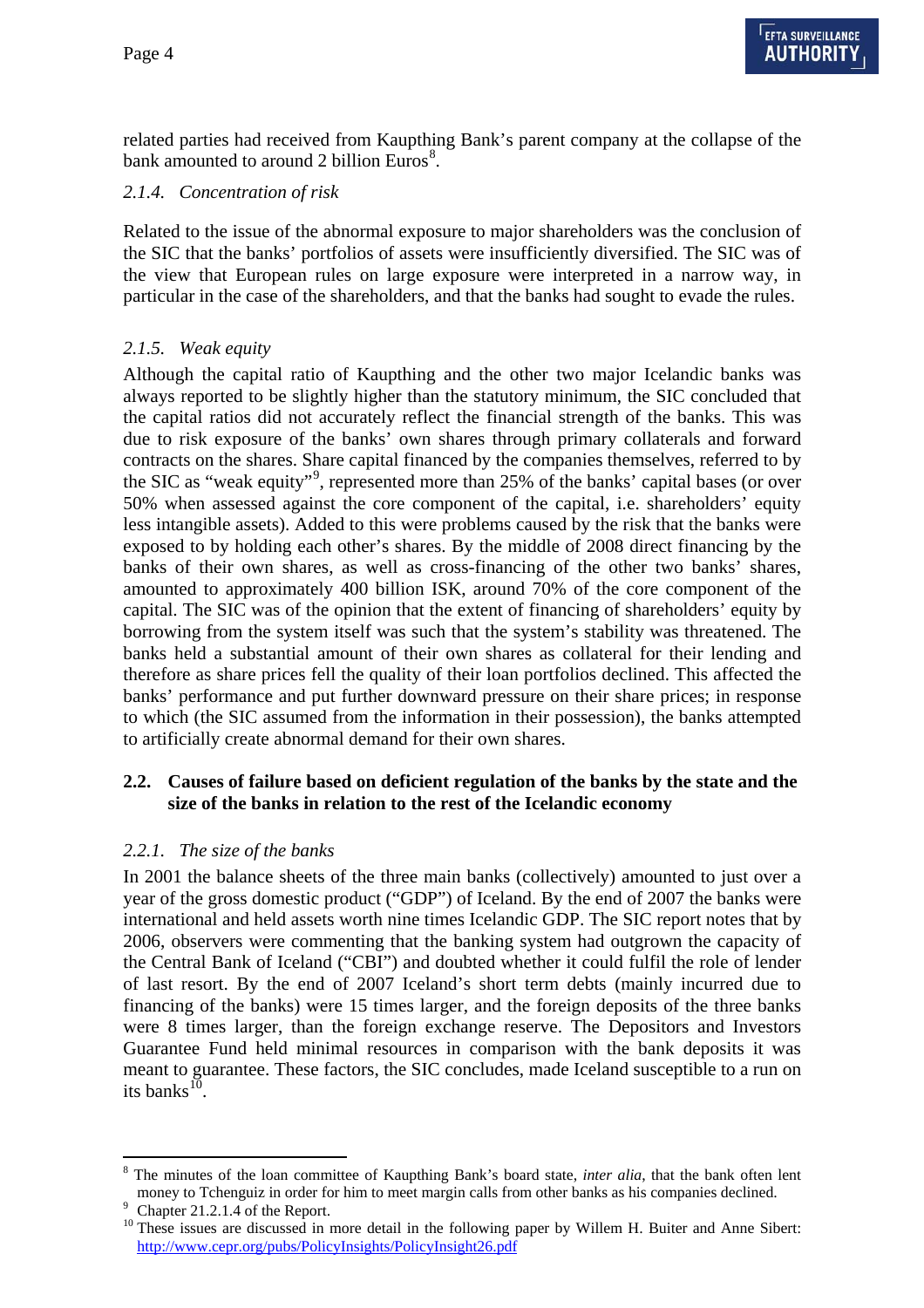## *2.2.2. The sudden growth of the banks in comparison with the regulatory and financial infrastructure*

The SIC concluded that the relevant supervisory bodies in Iceland lacked the credibility that was necessary in the absence of a sufficiently resourced lender of last resort. The report concludes that the Icelandic Financial Supervisory Authority (the "FME") and CBI lacked the expertise and experience to regulate the banks in difficult economic times, but could have taken action to reduce the level of risk that the banks were incurring. The FME, for example, did not grow in the same proportion as the banks and the regulator's practices did not keep up with the rapid developments in the banks' operations. The report is also critical of the government, concluding that the authorities should have taken action to reduce the potential impact of the banks on the economy by reducing their size or requiring one or more banks to move their headquarters abroad $^{11}$ .

### *2.2.3. Imbalance and overexpansion of the Icelandic economy as a whole*

The SIC report makes reference to events concerning the wider economy that also impacted upon the banks' rapid growth and contributed to the imbalance in size and influence between the financial services sector and the remainder of the economy. The report concluded that government policies (in particular fiscal policy) most likely contributed to the overexpansion and imbalance and that the CBI's monetary policy was not sufficiently restrictive. The report also refers to relaxing the Icelandic Housing Financing Fund's lending rules as "one of the biggest mistakes in monetary and fiscal management made in the period leading up to the banks' collapse"<sup>[12](#page-4-1)</sup>. The report is also critical of the ease with which the banks were able to borrow from the CBI, with the stock of CBI short-term collateral loans increasing from 30 billion ISK in the autumn of 2005 to 500 billion ISK by the beginning of October 2008.

## *2.2.4. The Icelandic króna, external imbalances and CDS spreads*

The report notes that in 2006, the value of the Icelandic króna was unsustainably high, the Icelandic current account deficit was over 16% of GDP, and liabilities in foreign currencies less assets neared total annual GDP. The prerequisites for a financial crisis were in place. By the end of 2007 the value of the króna was depreciating and credit default swap spreads on Iceland and the banks rose exponentially.

## **3. Description of the measures**

#### **3.1. Background**

Prior to the financial crisis of 2008, Kaupthing Bank was the largest bank in Iceland. At the end of 2007 its balance sheet amounted to 5,347 billion ISK (58.3 billion Euros) and it reported net earnings of 71 billion ISK (799 million Euros) in that year.<sup>[13](#page-4-2)</sup> Kaupthing was primarily a northern European bank operating in thirteen countries, including all of the Nordic countries, Luxembourg, Belgium, Switzerland, the United Kingdom, the United States, the United Arab Emirates (Dubai) and Qatar. Kaupthing offered integrated financial services to companies, institutional investors and individuals. These services were divided into five business segments: Banking (both Corporate Banking and Retail Banking), Capital Markets, Treasury, Investment Banking as well as Asset Management & Private Banking. In addition, the bank operated a retail branch network in Iceland, where it was headquartered, and to a lesser extent in Norway and Sweden. Kaupthing had

 $\overline{a}$ 

<span id="page-4-0"></span><sup>&</sup>lt;sup>11</sup> It was in fact the then coalition government's stated policy to encourage more growth and to incentivise the banks to remain headquartered in Iceland.<br><sup>12</sup> Chapter 2, page 5 of the report.

<span id="page-4-2"></span><span id="page-4-1"></span><sup>&</sup>lt;sup>13</sup> Kaupthing Bank Annual Report 2007. The bank's recent annual reports are available at: http://www.kaupthing.com/Investors/Financial-Reports-and-Data/Annual-Reports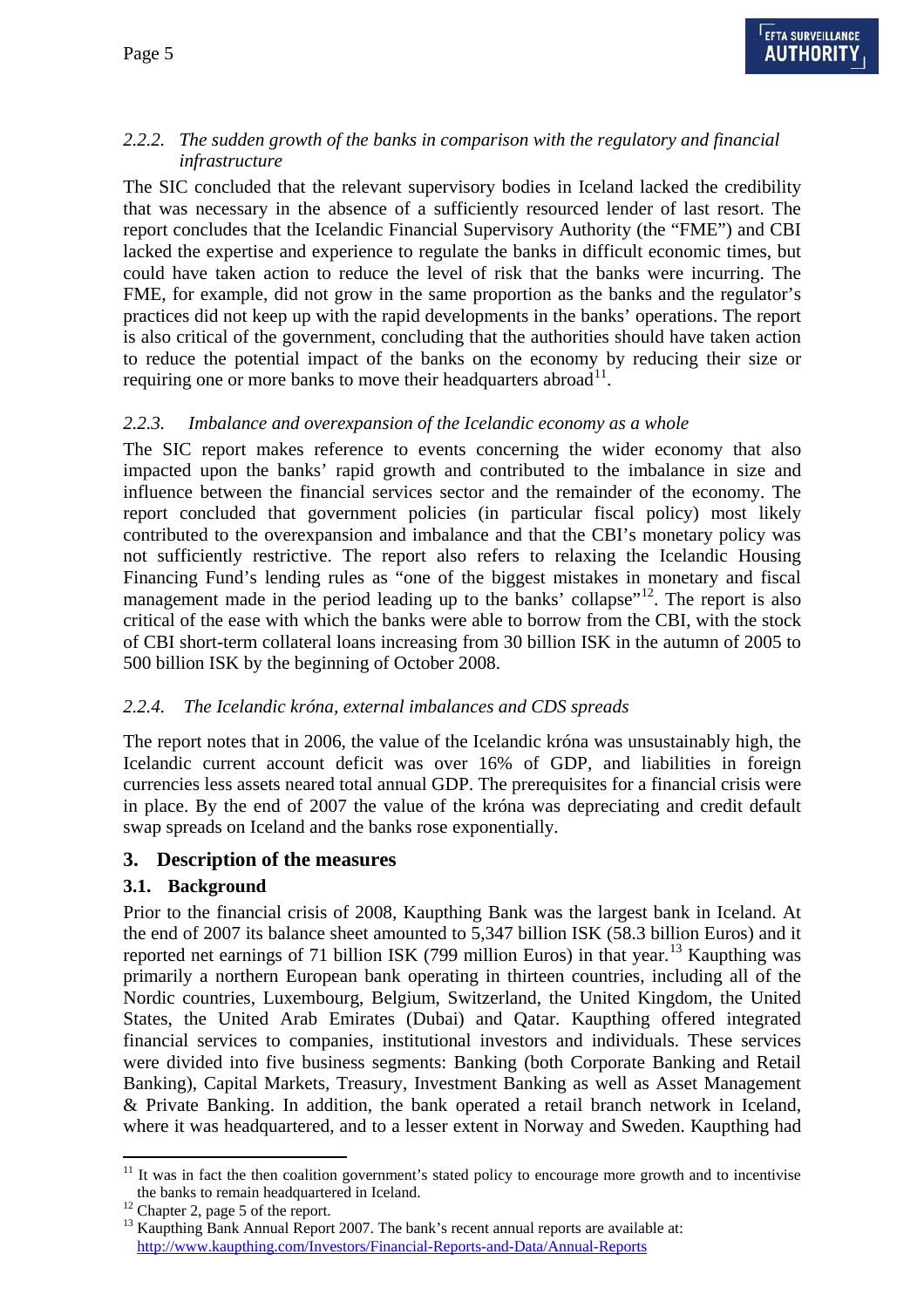banking licences through subsidiaries in Denmark, Sweden, Luxembourg and the UK and branches in Finland, Norway and the Isle of Man. Kaupthing's principal subsidiaries were Kaupthing Singer & Friedlander (UK) and FIH Erhvervsbank (Denmark), but the bank operated sixteen other subsidiaries and branches in various countries in Europe, North America, Asia and the Middle East. At the end of 2007 the bank employed 3,334 people. Shares in the bank were listed on the OMX Nordic Exchange in Reykjavík and in Stockholm.

#### **3.2. The collapse of Kaupthing Bank**

In September 2008 a number of major global financial institutions began to experience severe difficulties. In the midst of the turbulence in global financial markets, Iceland's three biggest commercial banks, which had experienced extraordinary growth over the preceding years, encountered difficulties in refinancing their short term debt and a run on their deposits. Lehman Brothers filed for bankruptcy protection on 15 September, and on the same day it was announced that the Bank of America was to take over Merrill Lynch. Elsewhere, one of the United Kingdom's biggest banks, HBOS, had to be taken over by Lloyds TSB. The problems in the Icelandic financial sector unfolded more clearly on 29 September 2008, when the Icelandic Government announced that it had reached an agreement with Glitnir Bank whereby it would inject 600 million Euros of equity into the bank in return for 75% of its shareholdings. However, the Government's planned takeover of Glitnir Bank failed to reassure markets and was subsequently abandoned. The share prices of the three commercial banks plummeted and credit ratings were downgraded. Withdrawals of deposits from non-domestic branches of Landsbanki and Kaupthing increased dramatically and domestic branches also experienced massive withdrawals of cash. On the first weekend in October it became clear that another one of the three large banks, Landsbanki, was in severe difficulty. Glitnir Bank and Landsbanki were taken over by the FME on 7 October 2008. For a while it was hoped that Kaupthing Bank could escape the same fate and on 6 October 2008, the CBI granted Kaupthing a loan to the amount of EUR 500 million against collateral in Kaupthing's Danish subsidiary, FIH Erhvervsbanken. However, the loan agreements and debt securities of Kaupthing Bank generally contained a clause stating that in the event of one of the bank's large subsidiaries defaulting, this would constitute a default by Kaupthing Bank which could lead to the bank's loans becoming due. On 8 October 2008, the UK authorities placed Kaupthing's subsidiary in Britain, Kaupthing Singer & Friedlander (KSF), under cessation of payments. The following day, the FME took control of the bank using powers conferred upon it by the Emergency Act.

#### **3.3. National legal basis for the aid measures**

 *Act No 125/2008 on the Authority for Treasury Disbursements due to Unusual Financial Market Circumstances etc, commonly referred to as the Emergency Act* 

The Emergency Act gave the FME authority to intervene "in extreme circumstances" and assume powers of financial institutions' shareholders meetings and board meetings, and decide on the disposal of their assets and liabilities. The FME was also granted power to appoint resolution committees to financial undertakings that it had taken over, which held the powers of shareholders' meetings. In winding up the institutions, the Act gives priority status to claims by deposit holders and deposit guarantee schemes. The Act also authorised the Icelandic Ministry of Finance to establish new banks. The Emergency Act includes amendments of the Act on Financial Undertakings, No. 161/2002, the Act on Official Supervision of Financial Activities, no. 87/1998, the Act on Deposit Guarantees and Investor-Compensation Scheme, No. 98/1999, and the Act on Housing Affairs, No. 44/1998.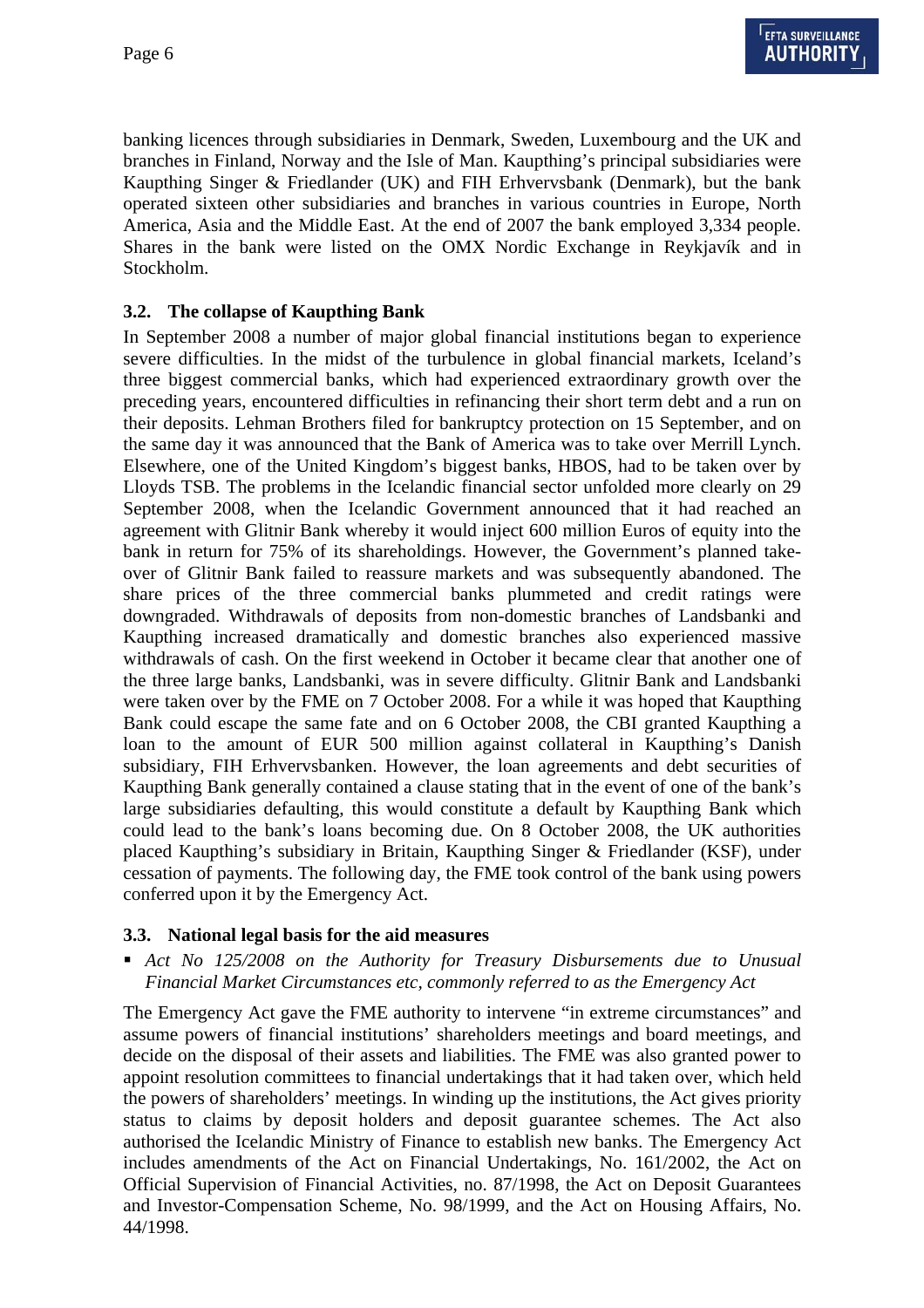- *Supplementary State Budget Act for 2008 (Article 4)*
- *State Budget Act for 2009 (Article 6)*

#### **3.4. The intervention of the Icelandic state**

The Icelandic authorities' intervention can be categorised into three phases as follows: firstly, restoration of basic banking in October 2008 through the formation of New Kaupthing; secondly, contributions made to properly capitalise the new bank for the first time in the autumn of 2009 (before the majority of the bank was acquired by the creditors of the old bank); and thirdly the restructuring of the bank, which began when the bank was restored and is ongoing.

#### *3.4.1. Phase 1: Restoration of certain operations of Kaupthing Bank and the establishment of New Kaupthing Bank*

On 9 October 2008, the FME took control of Kaupthing Bank in order to ensure the continuation of domestic retail banking operations. This was done through the appointment of a Resolution Committee for Kaupthing, which assumed the powers of shareholders' meetings and the board of directors; and subsequently the establishment by the Icelandic Government of New Kaupthing Bank, wholly owned by the state.

On 21 October 2008, the FME transferred the liability for all deposits held in Kaupthing, except for those held in foreign branches, to the new bank. The total amount of liability for domestic deposits transferred was 417,391 million ISK. Certain assets were also transferred to the new bank based on a principle that assets connected to the old bank's domestic operations were to be credited to the new bank with the remainder staying with the old bank. This was, however, subject to certain exceptions.<sup>14</sup> The FME also published an internal FME memorandum setting out "guiding principles" for what was to be transferred not only to New Kaupthing but also to two other new successor banks that were formed following the collapse of Glitnir and Landsbanki.<sup>15</sup>

In return for the assets transferred to the new bank, the old bank was to be compensated to the sum of the difference between the value of the assets transferred and the amount of the liabilities (deposits) transferred (if a positive value). In accordance with Article 5 of the Emergency Act and the subsequent decisions of the FME on the disposal of assets and liabilities of the old banks, the FME commissioned a valuation of the net assets transferred from the old banks to the respective new banks. Deloitte LLP was appointed by the FME on 24 December 2008 to prepare the net asset valuations of each of the new banks. The process of valuation was however to prove complex and lengthy.

#### Initial capital

 $\overline{a}$ 

The state provided 775 million  $ISK<sup>16</sup>$  $ISK<sup>16</sup>$  $ISK<sup>16</sup>$  (5 million Euros) in cash as initial capital to the new bank and in addition issued a commitment to contribute up to 75 billion ISK in total as Tier I risk capital to the new bank in return for its entire equity. This figure was calculated as 10% of an initial assessment of the likely size of the bank's total risk weighted assets. Appropriation to this amount was formally included in the state budget for the year 2009

<span id="page-6-0"></span> $14$  The decision of the FME of 21.10.2008 on the disposal of assets and liabilities of Kaupthing Bank can be found at http://www.fme.is/lisalib/getfile.aspx?itemid=5725. The decision was subsequently amended on several occasions. The amendments are available on FME's website: www.fme.is.<br><sup>15</sup> The document is available at: http://www.fme.is/lisalib/getfile.aspx?itemid=6021<br><sup>16</sup> Monetary figures are referred to in this section firs

<span id="page-6-1"></span>

<span id="page-6-2"></span>followed by a reference in brackets to the corresponding amount in ISK or Euros (as appropriate) where it has been provided by the Icelandic authorities.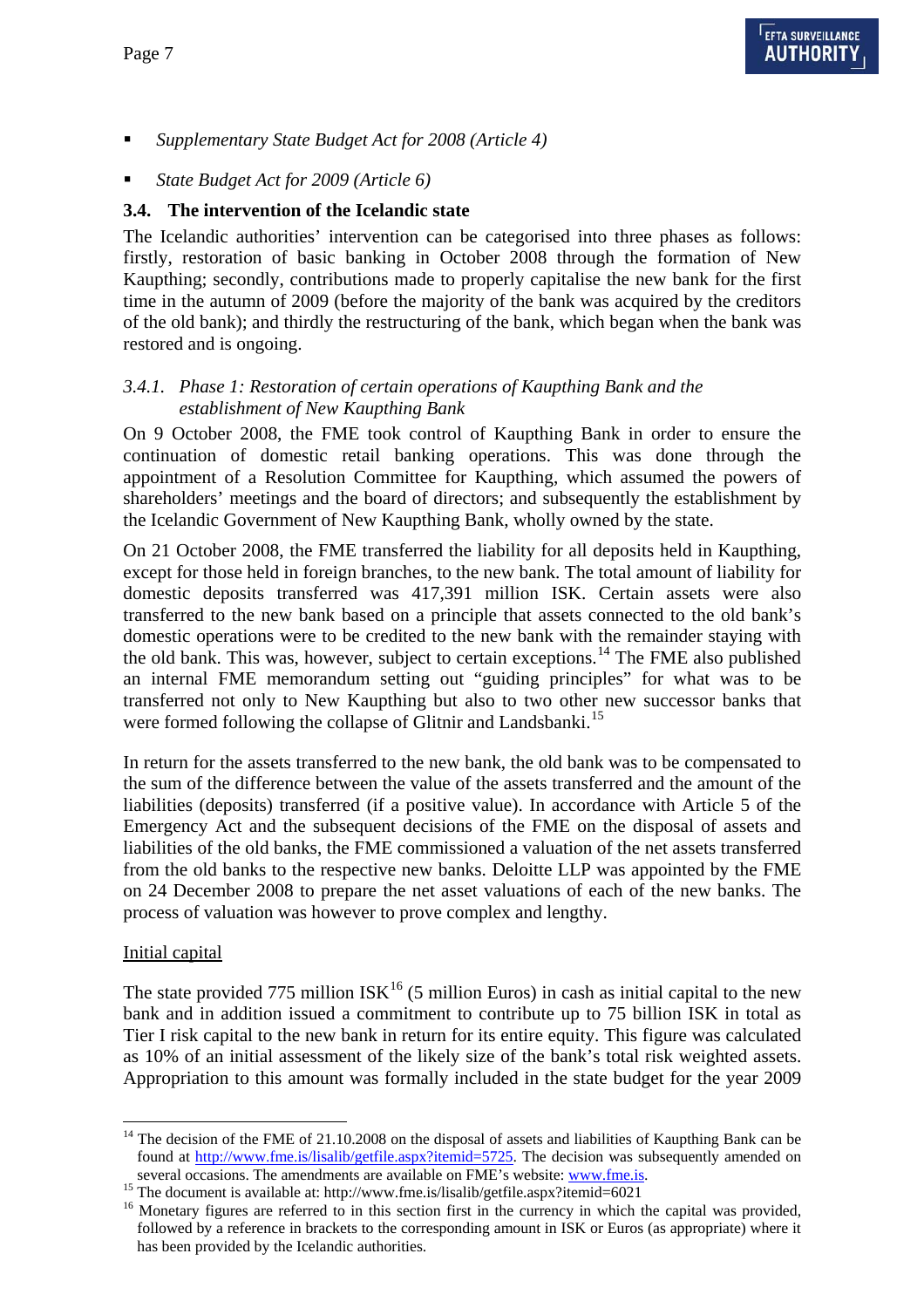$\overline{a}$ 

as an allocation of government funds to address the extraordinary circumstances in financial markets. This allocation of capital was intended to provide an adequate guarantee for the operability of the bank until issues relating to its definite re-capitalisation could be resolved, including the size of its opening balances and a valuation of compensation payable to the old bank for assets transferred.

#### Deposit guarantee

The initial rescue measures of the Icelandic Government also involved state backing of deposits in domestic commercial and savings banks. An announcement from the Prime Minister's Office of 6 October 2008 on Deposit Guarantee stated that the "*Government of Iceland underlines that deposits in domestic commercial and savings banks and their branches in Iceland will be fully covered*"<sup>[17](#page-7-0)</sup>. This announcement has since been repeated by the Office of the current Prime Minister in February and December 2009.<sup>[18](#page-7-1)</sup> Moreover, reference was made to it in a letter of intent sent by the Icelandic Government to the International Monetary Fund (and published on the website of the Ministry of Economic Affairs and of the IMF) on 7 April 2010 (and repeated in a further letter of intent dated 13 September 2010). The letter (which was signed by the Icelandic Prime Minister, Minister of Finance, Minister of Economic Affairs and Governor of the CBI) states that *"At the present time, we remain committed to protect depositors in full, but when financial stability is secured we will plan for the gradual lifting of this blanket guarantee."*[19](#page-7-2) Furthermore, in the section of the bill for the Budget Act 2011 concerning state guarantees, reference is made in a footnote to the Icelandic Government's declaration that deposits in Icelandic banks enjoy a state guarantee.<sup>[20](#page-7-3)</sup>

#### *3.4.2. Phase 2: Rescue/Restructuring of Arion Bank (New Kaupthing) through recapitalisation*

On 20 July 2009 the Icelandic Government announced that it had reached heads of agreement with the Resolution Committee of Kaupthing in respect of the initial capitalisation of Kaupthing Bank (renamed Arion Bank as from 21 November 2009) and the basis for the compensation payable between the two parties for the transfer of net assets (if any) into the new bank following its creation in October 2008. The Government conditionally agreed with the Resolution Committee of Kaupthing that the creditors should, through the Committee, be granted the option of acquiring majority shareholding in Arion Bank in order to facilitate the bank's independent development. This would in effect involve the old bank providing the majority of the capital in Arion Bank, as a part of the compensation agreement. In the event that (old) Kaupthing Bank would not complete the subscription for shares in Arion Bank, the Government would retain full ownership.

On 14 August 2009 the Government announced that it had committed to capitalise Arion Bank with 72 billion ISK of Tier I capital in the form of government bonds, giving the

<span id="page-7-0"></span><sup>17</sup> The English translation of the announcement is available at: http://eng.forsaetisraduneyti.is/news-andarticles/nr/3033.<br>http://www.efnahagsraduneyti.is/frettir/frettatilkynningar/nr/2842

<span id="page-7-1"></span>http://www.efnahagsraduneyti.is/frettir/frettatilkynningar/nr/3001. The Minister of Economic Affairs has also referred to it recently in an interview with Viðskiptablaðið on 2.12.2010, page 8: *"[The declaration] will be withdrawn in due course. We do not intend to maintain unlimited guarantee of deposits indefinitely. The question when it will be withdrawn depends, however, on when an alternative and effective deposit system will come into force and a financial system which will have fully resolved its issues"* (the Authority's translation).

<span id="page-7-2"></span><sup>&</sup>lt;sup>19</sup> The relevant paragraph can be found at section 16 (page 6) of the letter:

<span id="page-7-3"></span> $^{20}$ http://www.efnahagsraduneyti.is/media/Acrobat/Letter\_of\_Intent\_2nd\_review\_-\_o.pdf  $^{20}$ http://hamar.stjr.is/Fjarlagavefur-Hluti-

II/GreinargerdirogRaedur/Fjarlagafrumvarp/2011/Seinni\_hluti/Kafli\_8.htm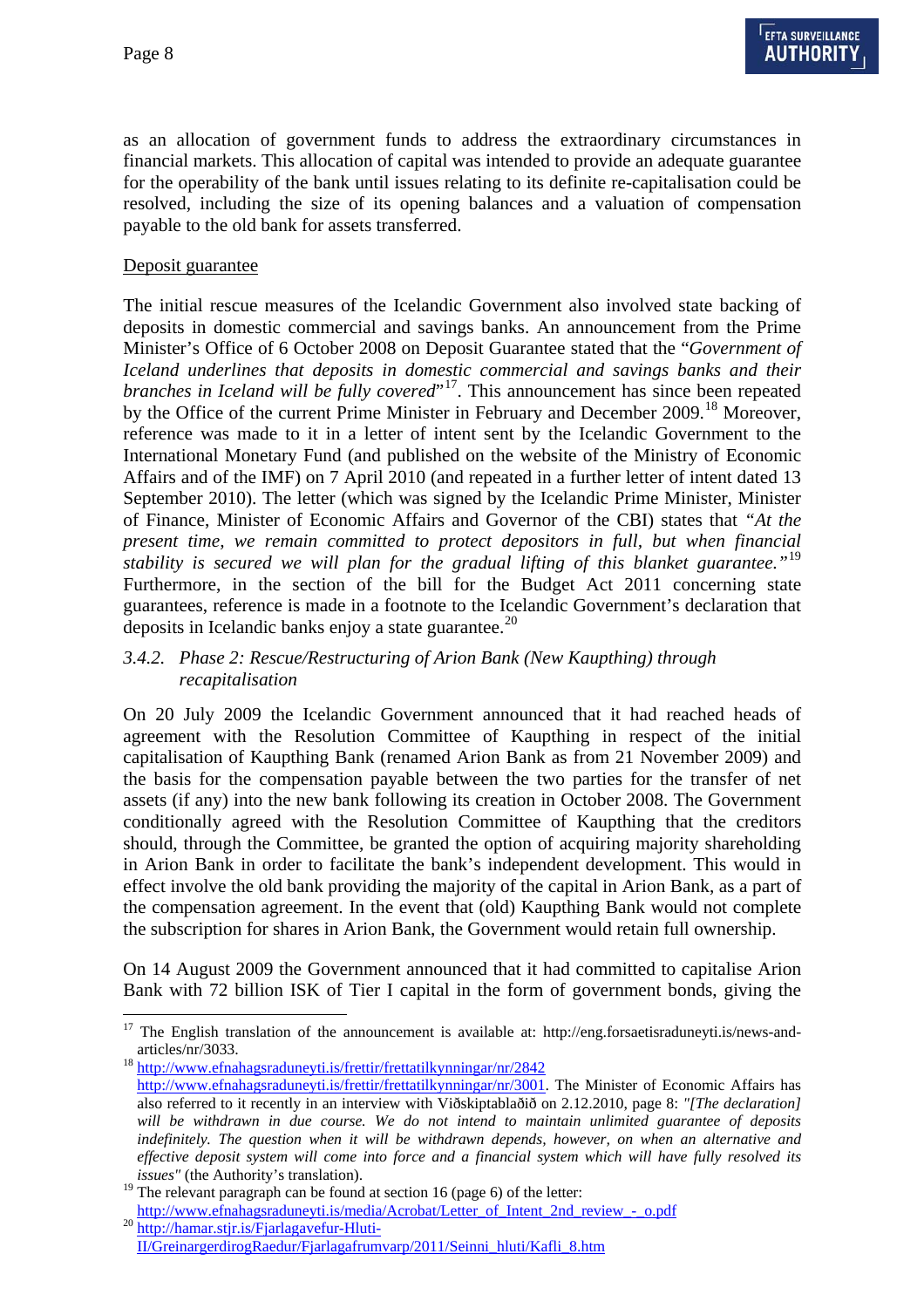bank a Core Tier I ratio of approximately 12 per cent<sup>21</sup>. The Government capitalisation of Arion Bank was executed on 9 October 2009, involving an injection of 71,225 million ISK into the bank, back-dated to 22 October 2008, in addition to the initial 775 million ISK in cash which the bank had received when it was founded on 22 October 2008. Total Government share capital was therefore 72 billion ISK. In addition, the Government paid to Arion Bank 9.2 billion ISK in accrued interest on the bonds.

On 4 September 2009 the Government announced that definitive agreements with the Resolution Committee of Kaupthing regarding the capitalisation of Arion Bank and the basis for compensation had been signed. The agreement principally contained (alternative) provisions for:

*1. Capitalisation under old bank (creditor) ownership (Joint Capitalisation Agreement)* 

Under this agreement the creditors of (old) Kaupthing had an opportunity to acquire (through the Resolution Committee) control of Arion Bank by subscribing to new share capital. Kaupthing was to pay for the new share capital from the old bank's own assets, as the value of the liabilities transferred to New Kaupthing (Arion Bank) exceeded the value of the assets transferred. The Government would hold minority ordinary share capital, amounting to 13 per cent of Arion Bank. In order to comply with the supervisory sign-off requirement of the FME for an additional 4% of Tier II capital, the Government would also contribute to the capital of Arion Bank in the form of a subordinated loan amounting to 24 billion  $ISK<sup>22</sup>$  $ISK<sup>22</sup>$  $ISK<sup>22</sup>$ .

*2. Capitalisation under Government ownership (Alternative Capitalisation Agreement)* 

In the event that Kaupthing's Resolution Committee decided not to acquire control of Arion Bank, the Government would continue to fully own the bank. The compensation would actually come from Kaupthing (the old bank) to Arion Bank (the new bank), as the value of the liabilities transferred to Arion Bank exceeded the value of the assets transferred. The amount of that compensation was calculated at 38 billion ISK, but was to be re-evaluated on a regular basis, based upon future performance of a certain loan portfolio. Kaupthing would also be granted an option to acquire the Government's shareholding exercisable between 2011 and 2015 at a price which provided the Government with an appropriate level of return on its investment.

#### Tier I capital contribution

 $\overline{a}$ 

On 1 December 2009 an agreement was reached between the Government and Arion Bank, on the one hand, and Kaupthing's Resolution Committee on behalf of Kaupthing's creditors, on the other, on settlements concerning assets and liabilities (deposits) transferred from Kaupthing to the new bank established in October 2008. On the same day

<span id="page-8-0"></span> $21$  Also in August 2009, the FME imposed a minimum requirement of a 12% Core Tier I capital ratio and a 16% CAD ratio as a discretionary minimum capitalisation for Arion (the same as for Islandsbanki and NBI), to be maintained for at least 3 years. The definition of Core Tier I capital includes only equity, i.e. share capital and retained earnings, but does not include subordinated loans or other types of hybrid

<span id="page-8-1"></span>capital instruments.<br><sup>22</sup> This was later revised upwards to 29.5 billion ISK during negotiations, cf. explanation of Tier II capital contribution below.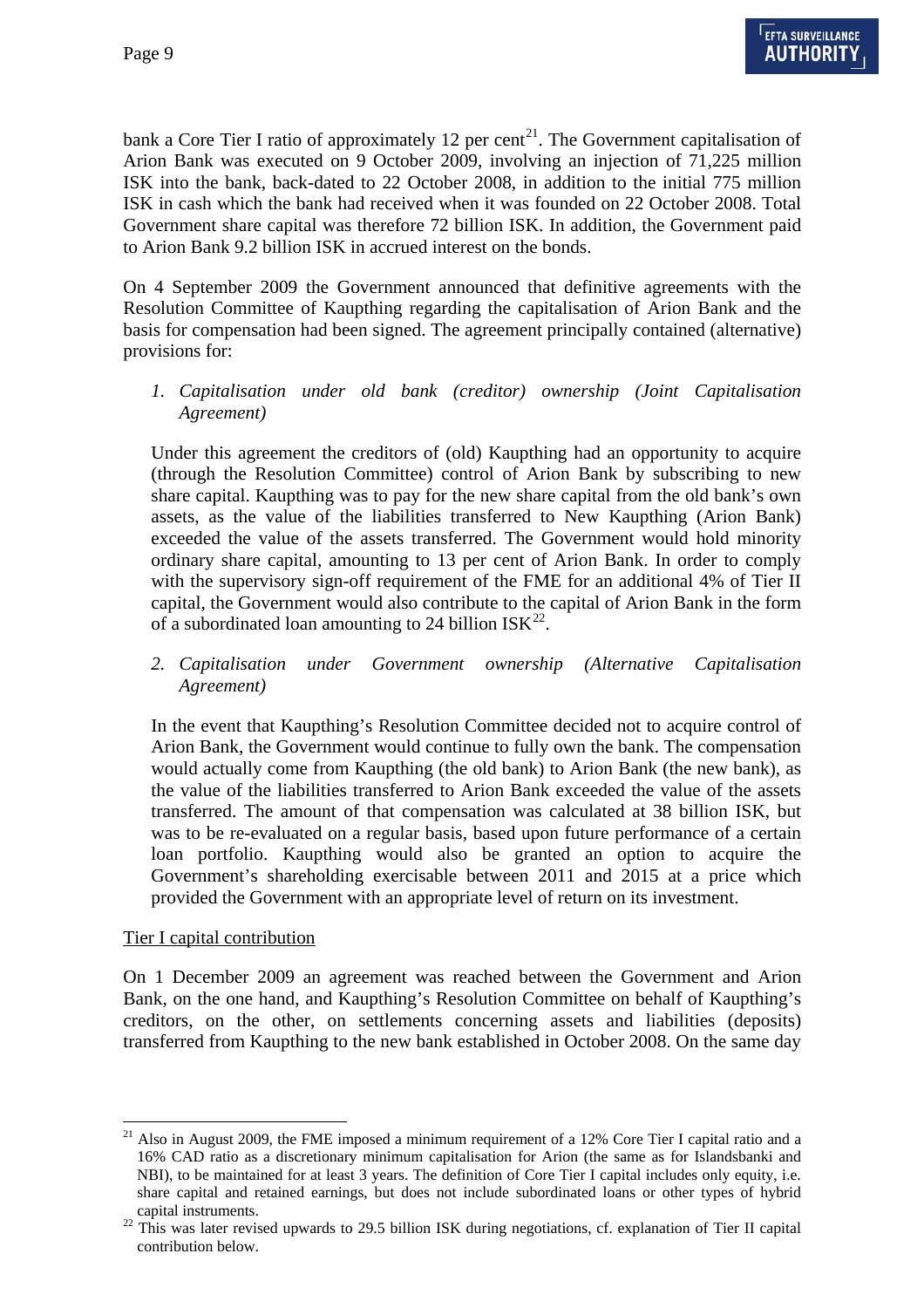the Resolution Committee of Kaupthing decided<sup>23</sup> to exercise the option provided for in the Joint Capitalisation Agreement to take over 87% of the share capital in Arion Bank. The Government would retain the remaining 13% of Tier I capital.

Kaupthing paid for its acquisition of the majority shareholding in Arion Bank by transferring assets from its estate valued at 66 billion ISK to Arion Bank. For this purpose Kaupthing used a combination of cash, Icelandic related corporate loans and a portfolio of mortgages and loans to Icelandic Government related entities. The Government capitalisation from 9 October 2009 was subsequently reversed and Arion Bank returned 32.6 billion ISK in government bonds to the Government and issued a subordinated bond in favour of the Government to the sum of 29.5 billion ISK.

Complexities arose in respect of the 12% Tier I and 4% additional Tier II capital adequacy requirement as the transfer of non-risk free assets to Arion Bank implied an increase in the bank's risk-weighted asset base. Since Arion Bank was re-capitalised by a transaction that involved a significant increase in risk-weighted assets, more capital was needed under the Joint Capitalisation Agreement than under the Government capitalisation, which was financed exclusively by government bonds. A greater portion of the funds returned to the Government had to take the form of a Tier II obligation than would otherwise have been the case. For the same reason, Kaupthing paid 66 billion ISK for 87% of the shares instead of the 62.6 billion ISK that was originally envisaged (i.e. 87% of 72 billion ISK). The Government paid 12.208 billion ISK for its 13% share in Arion. To invest in Tier I capital on the same terms as Kaupthing Bank the Government would have paid approximately 2.3 billion ISK less for its 13% share than was actually the case.

#### Tier II capital contribution

The state also provided the new bank with a subordinated loan in order to strengthen its equity and liquidity position, and therefore comply with the capital requirements of the FME. The Tier II instrument provided by the Government is, according to the Icelandic authorities, based on a need to ensure a strong capital structure and is in accordance with the requirements of the FME.

The subordinated loan, denominated in foreign currency, corresponds to an amount of 29.5 billion ISK in the form of a capital instrument providing for Arion Bank to issue unsecured subordinated notes. The term of the notes is ten years as of 30 December 2009. The instrument has built-in incentives for exit in the form of a step-up of interest in five years. The interest rate per annum for the first five years is 400 basis points above EURIBOR, but in the period from five to ten years the interest rate per annum is 500 basis points above EURIBOR.

#### Special liquidity facility

The government financing of Arion Bank was carried out by means of an infusion of 72 billion ISK in repo-able government bonds in return for the bank's entire equity. Kaupthing Bank's decision to exercise its option to acquire 87% of shares in the bank,

<span id="page-9-0"></span> $\overline{a}$ <sup>23</sup> Subject to the approval of the FME and the Icelandic Competition Authority. Kaupthing's Resolution Committee currently controls the bank's holding on behalf of its creditors through a special holding company, Kaupskil. On 23.12.2009, the Icelandic Competition Authority cleared Kaupthing´s acquisition of 87% of shares in Arion Bank subject to certain conditions. Following the conclusion of an agreement on the ownership of Arion Bank between Kaupthing Bank and the Ministry of Finance, the FME on 11.1.2010 granted Kaupskil permission to own a qualifying holding in Arion Bank on behalf of Kaupthing Bank.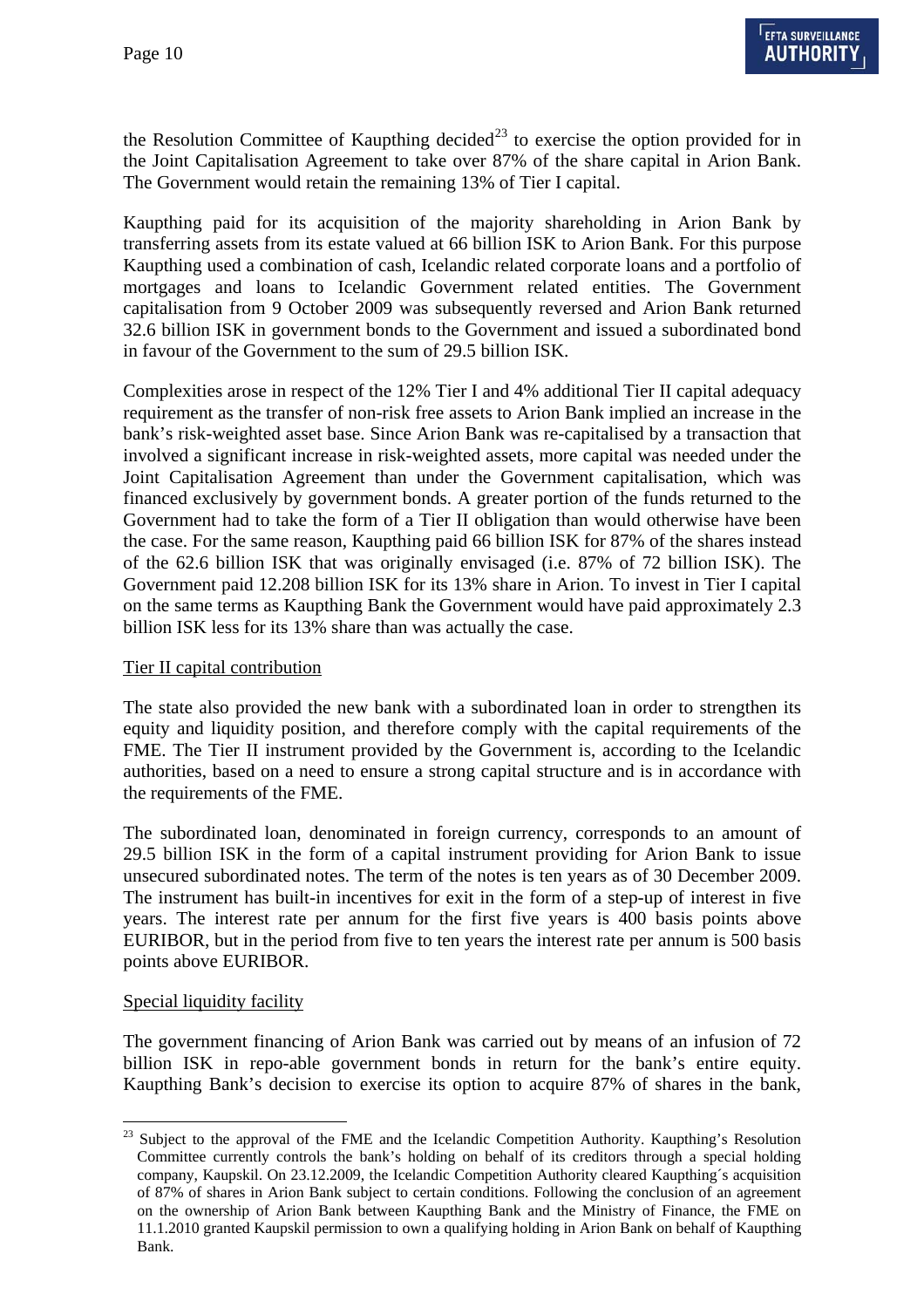however, meant that the majority of these bonds were returned to the government. Kaupthing Bank transferred assets from its estate to Arion Bank in return for the equity, significantly reducing the bank's holding of repo-able assets and threatening its capability to comply with supervisory requirements regarding liquidity reserves.<sup>24</sup> In view of this and in the context of Kaupthing exercising the option referred to above, the Government agreed to provide an additional liquidity facility for Arion Bank. The liquidity facility was formulated as an extension to a SPRON swap arrangement which is described in section 3.5 below.

#### *Phase 3: Restructuring and long term viability of Arion Bank*

According to the Icelandic authorities the restructuring process, which began by necessity through the collapse of Kaupthing and the transfer of its domestic assets and liabilities for domestic deposits to Arion Bank, remains incomplete. In view of the scale of the systemic collapse in comparison to the resources at the Icelandic government's disposal, and the lack of information available at the time of taking control of the banks, it was not considered prudent to attempt to fully restructure the financial system at that stage. Instead it was decided that a two-staged approach should be adopted. As a first stage, the enforced split would simultaneously achieve the aims of maintaining domestic banking services and significantly scaling down the unsustainably large financial system. The domestic operations transferred were however likely to represent an upper limit for the appropriate size of the Icelandic financial system and further restructuring was likely. In order to continue the process three further steps were required. The first was to settle the claims of international stakeholders (through the Resolution Committees of the old banks), the second was the re-capitalisation of the banks, and the third was to clearly establish their future ownership structure. The Icelandic authorities state that the three conditions were fulfilled in the first quarter of 2010 when new owners took control of the new banks and elected the first Boards of Directors with a mandate to develop a long-term business strategy on behalf of the future owners $^{25}$ .

A likely consequence of the fact that the rescue approach adopted in Iceland was not predominantly based on a "good bank/bad bank split" is that extensive loan portfolio restructuring may have to be carried out by the new banks themselves. Despite numerous issues that have caused delays, the new banks have all taken important measures to avert impending losses by transferring impaired assets to specialised subsidiaries or selling them to new owners. They have also developed various programmes intended to resolve debt related issues in the retail and SME portfolios. Achievements have, however, been limited. Based on the ICAAP process<sup>26</sup> currently ongoing in all three new banks, the FME expects to be able to systematically enforce and document a definitive return to long-term sustainability by all three banks and conclude the restructuring of the Icelandic financial system.

A restructuring plan will therefore need to be submitted to the Authority in order for it to conclude its assessment of the state aid granted to Arion Bank, and its assessment of the new bank's viability, as soon as possible.

<span id="page-10-0"></span> $\overline{a}$ <sup>24</sup> The FME second sign-off condition stated that 5% of on-demand deposits should be in cash or cash-like assets and the bank should be able to withstand a 20% instantaneous outflow of deposits. The deposits

<span id="page-10-1"></span> $^{25}$  In the case of Arion Bank this occurred on 25.1.2010.

<span id="page-10-2"></span><sup>&</sup>lt;sup>26</sup> Internal Capital Adequacy Assessment Process, cf. Pillar II of the Basel II recommendation of bank supervisors and central bankers stating that it shall be in the hands of the financial regulator to monitor and assess the ICAAP of regulated banks.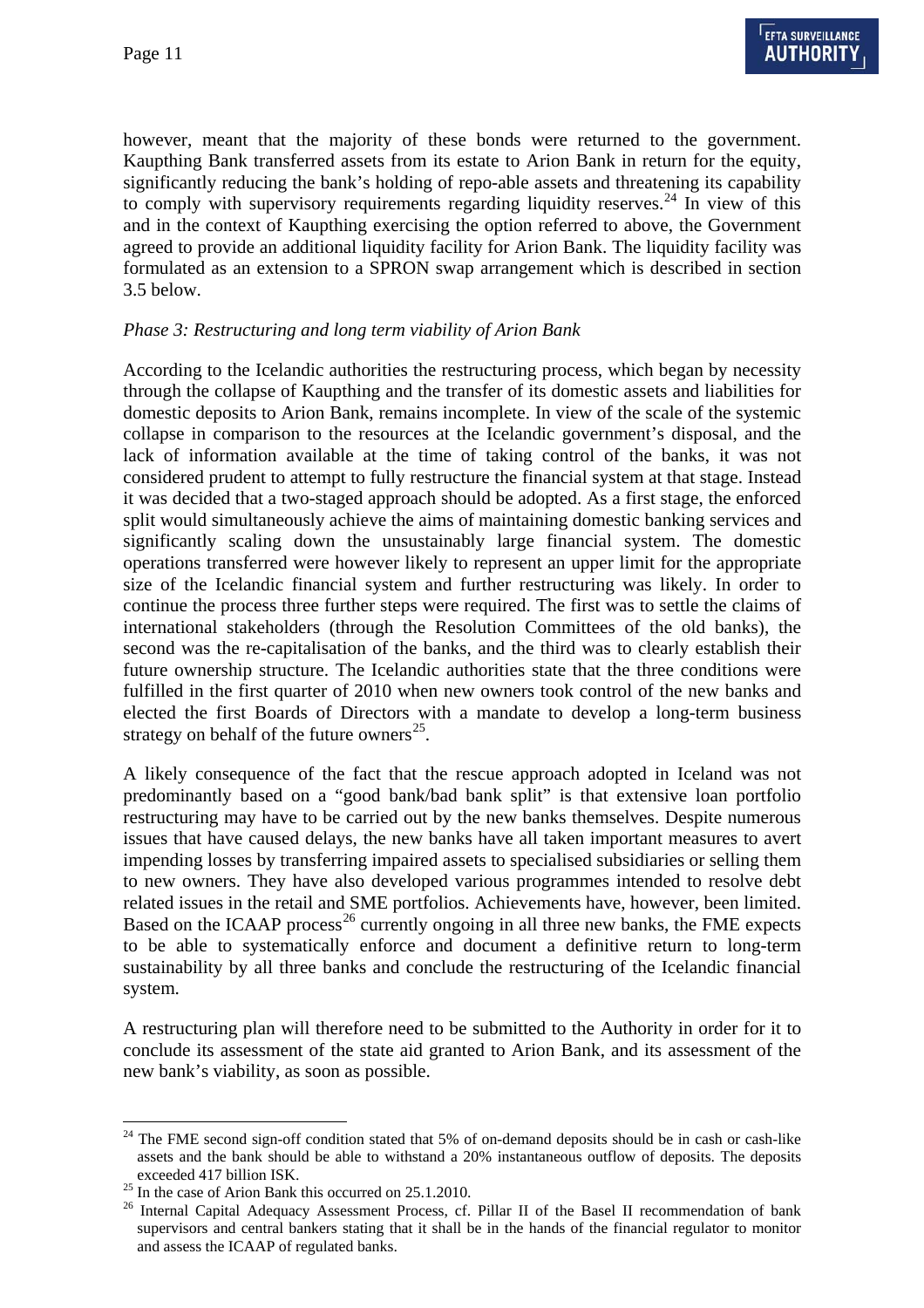# **3.5. The SPRON swap agreement and special liquidity facility**

On 21 March 2009, using it powers under the Emergency Act, the FME took control of Reykjavík Savings Bank (SPRON) and transferred most of its deposits to Arion Bank. A limited liability company to be owned by SPRON was established to take over SPRON's assets and also all collateral rights, including all mortgages, guarantees and other similar rights connected to SPRON´s claims. The subsidiary, named Drómi hf, took over SPRON's obligations to Arion Bank for the deposits transferred and issued a bond to Arion Bank on 22 June 2009 for the amount of 96.7 billion ISK. All assets of SPRON were committed as collateral for the bond, including its shares in Drómi. The parties were unable to reach an agreement on the interest to be paid on the bond and referred the matter to the FME. The FME decided on 5 June 2009 that under the circumstances a rate of […]+ […]% was an appropriate rate. The FME analysed the deposit rates, the risk of outflow (and other funding cost), cost of handling and other relevant issues in determining the applicable interest rate. The FME will revise its decision bi-annually and is currently in the process of doing so for the first time.

In heads of terms signed on 17 July 2009 the Government agreed to hold Arion Bank harmless with respect to the value of SPRON bond<sup>[27](#page-11-0)</sup>. The parties further agreed to work towards the SPRON bond being made eligible as collateral for funding from the CBI. In a letter to Arion Bank on 3 September 2009, the government extended the terms of the SPRON swap arrangement to cover not only potential outflow of the SPRON deposits (indemnifying the bank for taking over of the deposits) but also the liquidity required in order to comply with the FME's conditions. In the letter, the Government pledged to provide up to 75 billion ISK in government bonds if Kaupthing Bank decided to exercise its option to become the majority owner of Arion bank. The amended facility envisages that other assets than the SPRON bond can serve as collateral on less favourable terms.

On 21 September 2010, the Ministry of Finance and Arion Bank formalised the government's undertaking in the letter of 3 September by concluding an agreement on the loan of government bonds to be used as collateral. The Ministry of Finance agreed to lend to Arion Bank government bonds eligible for obtaining liquidity facilities through repo transactions with the CBI, in accordance with the CBI's existing rules. The market value of the government bonds is a maximum of 75 billion ISK. The facility terminates on 31 December 2014, which coincides with the maturity of the SPRON bond.

The amount of each drawdown on the facility shall be a minimum of one billion ISK. The government bonds shall only be used to secure loans against collateral from the CBI for the purpose of acquiring liquidity for Arion Bank. Arion Bank is not permitted to sell the bonds or use them for any other purpose than that stated in the agreement. If Arion Bank uses the SPRON bond as counter-collateral to secure its loan of government bonds, Arion pays no fee for draw-down up to 25 billion ISK, but for the remainder of the facility, it shall pay a consideration of 1.75% for permission to pledge the government bonds. However, Arion pays no consideration if it can clearly demonstrate that more than 25 billion ISK of the loan relates to withdrawals of SPRON deposits. If Arion uses assets other than the SPRON bond as counter-collateral to secure its loan, the consideration rises to 3% of the loan amount which was granted in relation to that collateral only. In such cases, Arion shall furthermore pay a special fee amounting to 0.5% of the loan amount on each occasion government bonds are utilised.

<span id="page-11-0"></span> $\overline{a}$  $27$  This was later confirmed in a letter sent by the Ministry of Finance to Arion Bank dated 20.8.2009.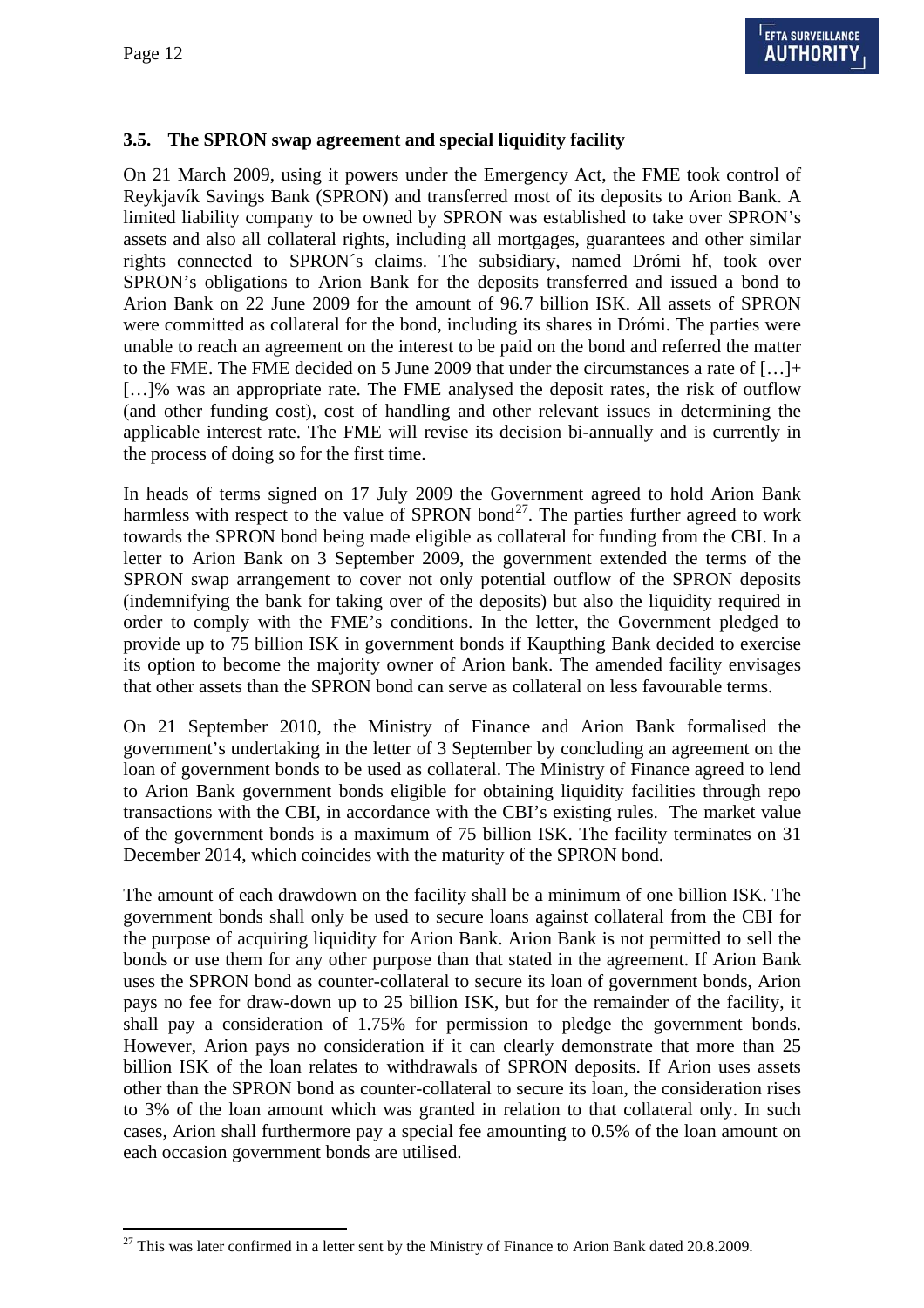#### **3.6. A comparison of the old and new banks: Arion Bank and Kaupthing Bank**

The Authority will undertake a full assessment of the business plan of the new bank, including an analysis of the differences between the old and new banks and the potential for the same or similar problems to re-occur, following the submission by the Icelandic authorities of a detailed restructuring plan for the bank. The Icelandic authorities have, however, submitted an overview of the fundamental changes that have already taken place which the Authority considers to be relevant for the purposes of its current assessment.

There is a vast difference in the scope of Arion Bank's operations compared to those of Kaupthing Bank. As previously outlined, Kaupthing was an international bank with operations in various countries. Arion Bank was established by the transfer of mainly the domestic assets and operations of Kaupthing Bank, while other assets and operations of Kaupthing remain under the control of the Resolution Committee and the Winding-up Committee of Kaupthing.

|                                                           | <b>Arion Bank</b> | <b>Kaupthing Bank</b><br>31.12.2009<br>30.06.2008 | AB as a %<br>of KB |
|-----------------------------------------------------------|-------------------|---------------------------------------------------|--------------------|
|                                                           |                   |                                                   |                    |
| Assets                                                    |                   |                                                   |                    |
| Cash and balances with Central Bank                       | 41,906            | 154,318                                           | 27.2%              |
| Loans and receivables to credit institutions              | 38,470            | 529,620                                           | 7.3%               |
| Loans and receivables to customers                        | 357,734           | 4,169,181                                         | 8.6%               |
| Bonds and debt instruments                                | 173,482           | 676,316                                           | 25.7%              |
| Shares and equity instruments with variable income        | 7.078             | 172,286                                           | 4.1%               |
| Derivatives                                               | 6                 | 328,217                                           | 0.0%               |
| Derivatives used for hedging                              |                   | 27,742                                            | 0.0%               |
| Securities used for hedging                               | 2,236             | 81,207                                            | 2.8%               |
| Compensation instrument                                   | 34,371            |                                                   | nm.                |
| Intangible assets                                         |                   | 85,757                                            | 0.0%               |
| Investment property                                       | 22.947            | 37,013                                            | 62.0%              |
| Investment in associates                                  | 5,985             | 107,574                                           | 5.6%               |
| Property and equipment                                    | 10,700            | 39,240                                            | 27.3%              |
| Tangible assets                                           | 3,512             |                                                   | nm.                |
| Tax assets                                                | 1,415             | 12,027                                            | 11.8%              |
| Non-current assets and disposal groups held for sale      | 41,527            |                                                   | n.m                |
| Other assets                                              | 15,975            | 183,217                                           | 8.7%               |
| Total assets                                              | 757,344           | 6,603,715                                         | 11.5%              |
| Liabilities                                               |                   |                                                   |                    |
| Due to credit institutions and Central Bank               | 113,647           | 670,930                                           | 16.9%              |
| Deposits                                                  | 495,465           | 1,848,155                                         | 26.8%              |
| Borrowings                                                | 11,042            | 2,883,261                                         | 0.4%               |
| Financial liabilities at fair value                       | 88                | 230,663                                           | 0.0%               |
| Subordinated loans                                        |                   | 328,153                                           | 0.0%               |
| Tax liabilities                                           | 2,841             | 18,099                                            | 15.7%              |
| Non-current liabilities and disposal groups held for sale | 19,230            |                                                   | nm.                |
| Other liabilities                                         | 24,997            | 186,758                                           | 13.4%              |
| <b>Total liabilities</b>                                  | 667,310           | 6,166,019                                         | 10.8%              |
| Equity                                                    |                   |                                                   |                    |
| Share capital                                             | 12,646            | 7,187                                             | 176.0%             |
| Share premium                                             | 59,354            | 148,362                                           | 40.0%              |
| Other reserves                                            | 1,729             | 61,196                                            | 2.8%               |
| Retained earnings                                         | 16,150            | 207,461                                           | 7.8%               |
| Total shareholder's equity                                | 89,879            | 424,206                                           | 21.2%              |
| Non-controlling interest                                  | 155               | 13,490                                            | 1.1%               |
| <b>Total equity</b>                                       | 90,034            | 437,696                                           | 20.6%              |
| <b>Total liabilities and equity</b>                       | 757,344           | 6,603,715                                         | 11.5%              |

**Table 1:** Comparison of the balance sheets of Arion Bank and Kaupthing Bank

A comparison of the old and new banks' balance sheets presented in Table 1 reveals a substantial difference in the size of the two operations as the total assets of Arion Bank at the end of 2009 were only 11.5% of those of Kaupthing Bank at mid-year 2008. The loan portfolio is the largest single asset category. The book value of Kaupthing Bank's loan portfolio at the end of June 2008 was 4,169 billion ISK, whereas the book value of Arion Bank's loan portfolio at the end of 2009 was 358 billion ISK, 8.6% of that of Kaupthing. The difference is due to the broad geographical scope of Kaupthing Bank compared to Arion Bank's Icelandic operations as well as impairments of the loan portfolio transferred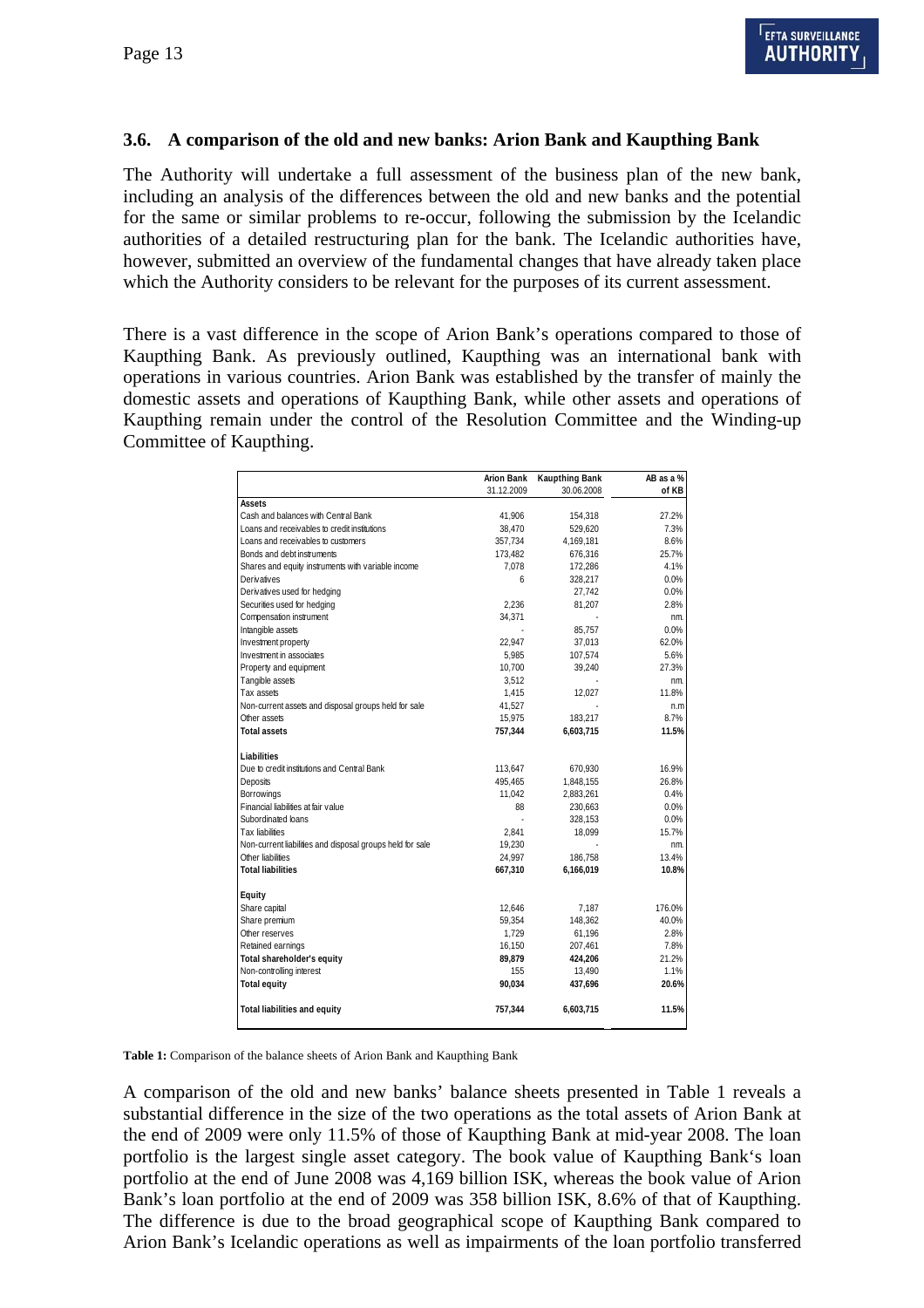to Arion Bank due to the economic turbulence in Iceland<sup>[28](#page-13-0)</sup>. There is also a significant change in securities holdings of Arion Bank compared to Kaupthing Bank. Shares and derivatives are reduced by 96 – 100% and bonds held by Arion Bank amount to 25.7% of Kaupthing Bank's holdings. Furthermore, as can be seen in the income statement analysis in Table 2, activities related to equities, bonds and derivatives have dropped significantly which can be explained by inactive capital markets in Iceland following the introduction of capital controls in the autumn of 2008 and weak equity markets.

|                                                               | <b>Arion Bank</b> | <b>Kaupthing Bank</b> | AB as a % |
|---------------------------------------------------------------|-------------------|-----------------------|-----------|
|                                                               | 1.1 - 31.12 2009  | $1.1 - 31.122007$     | of KB     |
| Interest income                                               | 66,905            | 304,331               | 22.0%     |
| Interest expense                                              | (54, 759)         | (224, 218)            | 24.4%     |
| Net interest income                                           | 12.146            | 80.113                | 15.2%     |
| Increase in value of loans and receivables                    | 20,199            |                       |           |
| FX gain on loans and receivables from ISK income customers    | 1.535             |                       |           |
| Impairment on loans and receivables                           | (11, 474)         |                       |           |
| Changes in compensation instrument                            | (10, 556)         |                       |           |
| Net interest income less valuation changes on loans and recei | 11.850            | 80,113                |           |
| Fee and commission income                                     | 8,291             | 64,865                | 12.8%     |
| Fee and commission expense                                    | (2,429)           | (9,844)               | 24.7%     |
| Net fee and commission income                                 | 5,862             | 55,021                | 10.7%     |
| Net financial income (expense)                                | 1.638             | 4,282                 | 38.3%     |
| Net foreign exchange gain                                     | 8.715             | 10.151                | 85.9%     |
| Share of profit or loss of associates                         | 369               | 3,459                 | 10.7%     |
| Other operating income                                        | 21,201            | 12,792                | 165.7%    |
| Operating income                                              | 49,635            | 165,818               | 29.9%     |
| Salaries and related expenses                                 | (10, 413)         | (46, 647)             | 22.3%     |
| Administration expense                                        | (5, 317)          | (24, 693)             | 21.5%     |
| Depositors' and investors' quarantee fund                     | (683)             |                       |           |
| Depreciation and amortisation                                 | (1, 161)          | (6, 550)              | 17.7%     |
| Other operating expense                                       | (16, 279)         | (841)                 | 1935.7%   |
| Net loss on non-current assets and disposal groups classified | (375)             |                       |           |
| Impairment on loans and other assets                          |                   | (6, 180)              | 0.0%      |
| Earnings before income tax                                    | 15,407            | 80,907                | 19.0%     |
| Income tax expense                                            | (2,536)           | (9,716)               | 26.1%     |
| Net earnings                                                  | 12,871            | 71,191                | 18.1%     |

**Table 2:** Comparison of the income statements of Arion Bank and Kaupthing Bank

The income statements of the two entities display a similar difference is size and scope. Comparing Arion Bank in 2009 and Kaupthing Bank in 2007, net interest income of Arion Bank amounts to 15.2% of Kaupthing Bank and net fee and commission income of Arion was 10.7% of that of Kaupthing. Salaries and administration expenses for Arion Bank are just over 20% of Kaupthing Bank's expenses. However, other operating income and expenses for Arion Bank are substantially higher than for Kaupthing Bank due to the fact that following severe decline in economic activity in Iceland, Arion Bank has foreclosed on a number of companies in various sectors. Arion Bank employed 1,057 people at the end of 2009 (including employees of subsidiaries) compared to Kaupthing Bank's 3,334 employees at the end of 2007. The total number of employees at Arion was therefore 32% of the corresponding total for Kaupthing Bank<sup>29</sup>. Comparing the Icelandic operations of both banks, Kaupthing Bank employed 1,133 people for the Icelandic operations (excluding employees of subsidiaries) at the end of June 2008, whereas in Arion Bank, there were 952 employees (excluding subsidiaries) at the end of 2009.

<span id="page-13-0"></span> $\overline{a}$ <sup>28</sup> According to the annual report of Kaupthing Bank for the year 2007, the book value of loans to customers in Iceland amounted to ISK 885 billion.

<span id="page-13-1"></span><sup>&</sup>lt;sup>29</sup> Changes differ between business segments and in certain areas the reduction is up to 90%. A significant scale-down took place in the CEO's office, where 6% of Kaupthing's staff in Iceland were employed, whereas in the case of Arion Bank the corresponding number is 1%.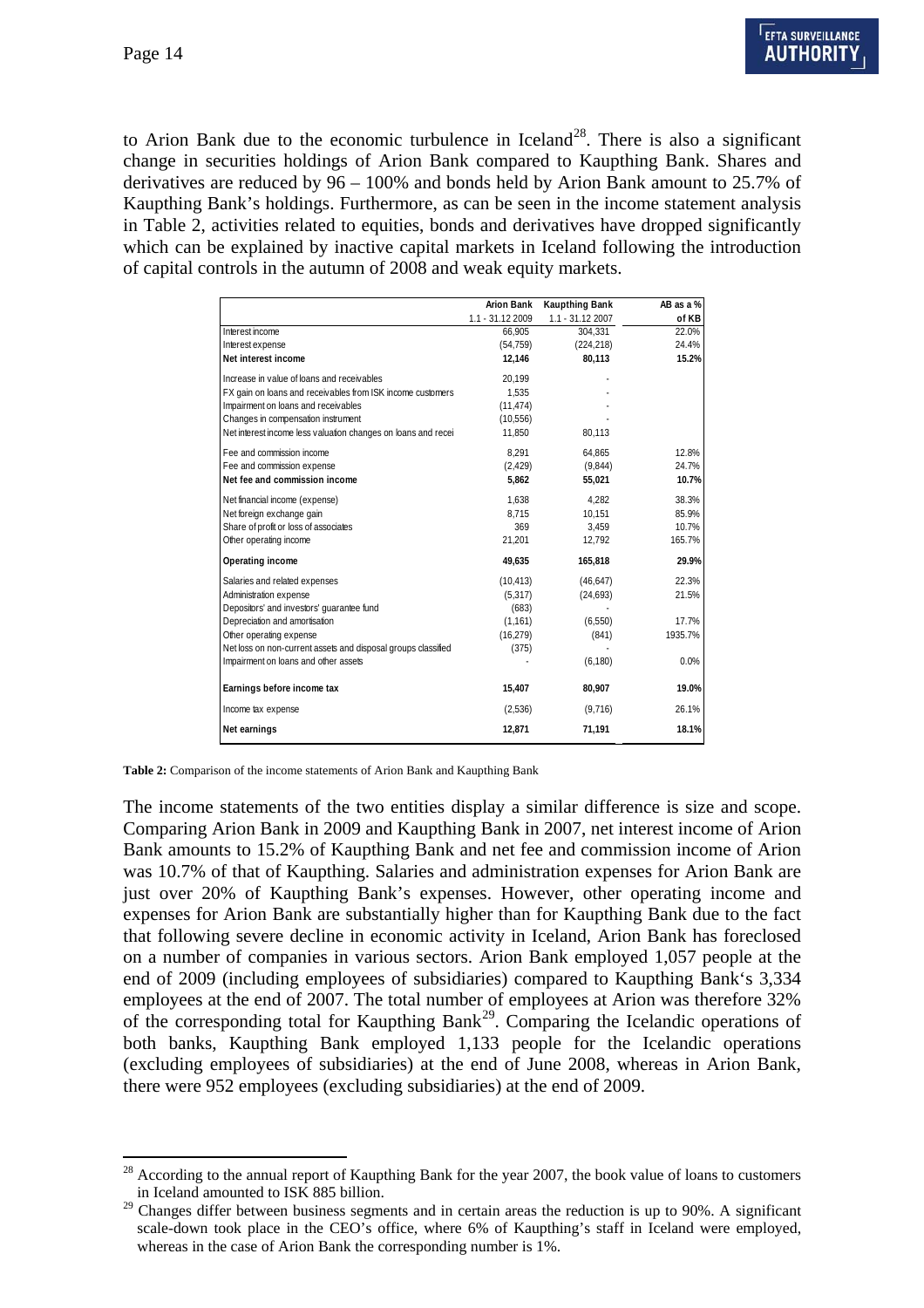# **3.7. The business activities of the new bank**

The operations of Arion Bank differ in important respects from the domestic operations of Kaupthing Bank, underlining the domestic focus of the new bank and different economic conditions. Activities related to Capital Markets have been reduced significantly and the same applies to Risk Management, Finance, Human Resources, IT and Marketing. However, with increased activities related to the restructuring of both companies and individuals, the number of employees in Corporate Finance has increased at Arion Bank compared to Kaupthing Bank.

Arion Bank now operates 26 branches and outlets across Iceland. Kaupthing Bank operated 34 branches and outlets at the end of 2007. Efforts have been made to align the bank's operations to a new economic reality by scaling down various functions such as IT and the branch network. As mentioned above, Arion Bank took over the deposit obligations of Reykjavík Savings Bank (SPRON). Furthermore, the bank acquired the regional Mýrasýsla Savings Bank (SPM), including all its assets and certain liabilities such as deposits. The two acquisitions brought 22,000 new customers to Arion Bank without expanding its existing branch network.

As a result of the economic turbulence in Iceland the debts of many companies and individuals are in need of restructuring. These activities have therefore increased substantially compared to the operations of Kaupthing Bank. The Corporate Finance division of Arion Bank is now focused on Iceland instead of the wide reaching operations of Kaupthing Bank's corporate finance and investment banking divisions. Merger and acquisition activity in Iceland has dropped substantially and the focus has been on the financial restructuring of companies. A special corporate recovery unit was established in 2009 and the position of Customers' Ombudsman was set up. Asset management companies were established for the management of foreclosed assets. The bank introduced a range of customised solutions designed to help households and individual borrowers to cope with their debt.

The asset management arm of Arion Bank has proven to be resilient. The number of employees in asset management has remained the same in Arion Bank as in the Icelandic asset management operations of Kaupthing Bank<sup>30</sup>.

The financial crisis led to a collapse of the activities in capital markets, especially the currency market and equity market. The bonds market has been more resilient as investors have focused their investments towards bonds issued by the Icelandic government and government agencies. Capital controls were put in place whereby currency trading was only allowed for merchandise and services purposes but all capital account transactions were suspended.

The transition from Kaupthing Bank to Arion Bank was seamless in the sense that customers were able to access their savings throughout the whole process and complete their domestic transactions without disruption. However, the transfer of ownership of the assets from Kaupthing Bank to Arion Bank and the restructuring of assets in a new institution has posed numerous challenges, including the valuation of assets, putting in place a process to deal with the restructuring of the loan book and streamlining other operating activities to reflect the fact that it is now a domestic as opposed to international bank.

<span id="page-14-0"></span> $\overline{a}$ <sup>30</sup> Assets under management in Arion Bank amounted to 581 billion ISK at year end 2009 compared to 1,630 billion ISK at the end of June 2008 in Kaupthing Bank.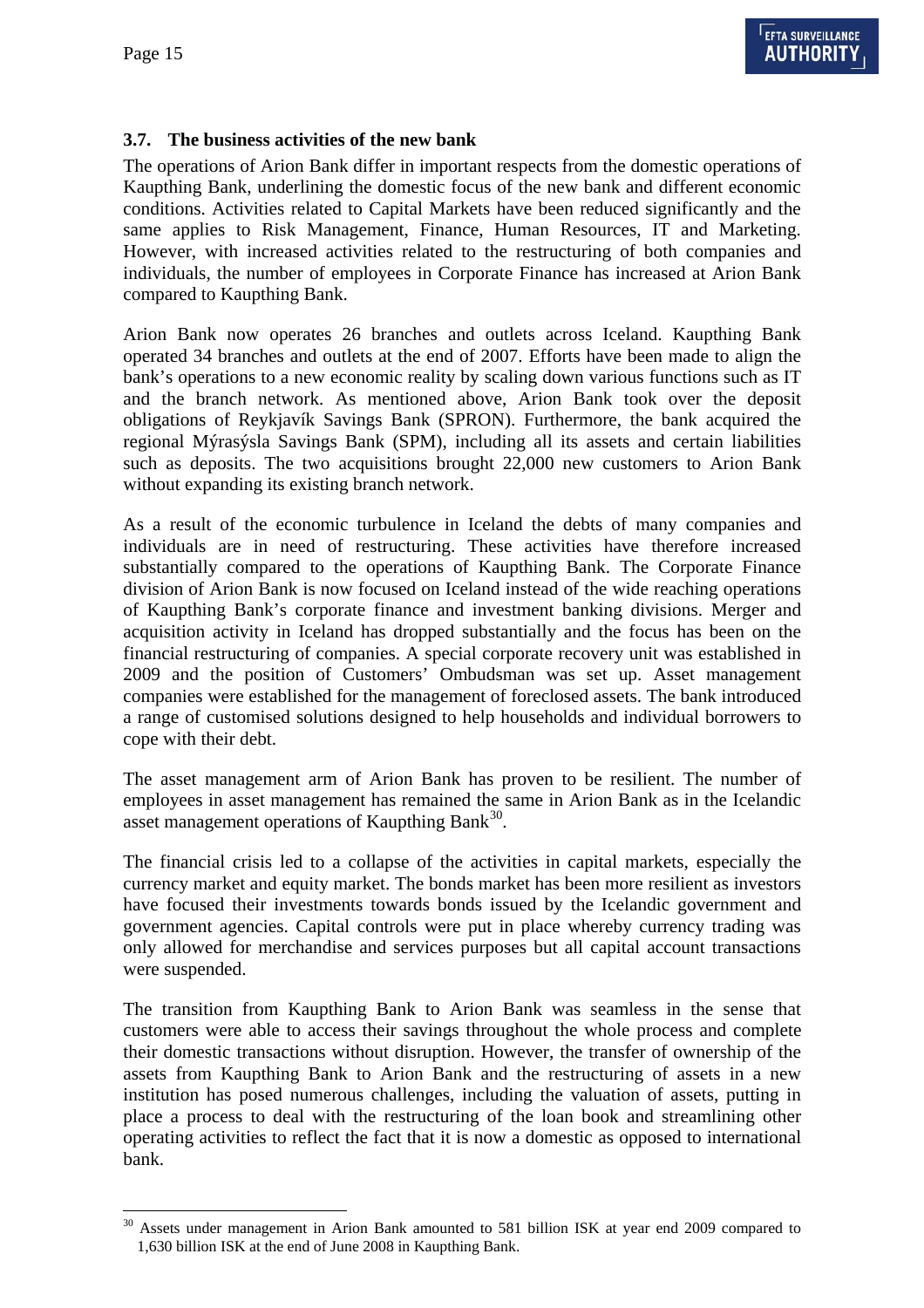## **4. Position of the Icelandic authorities**

### **4.1. State aid nature of the measures and compatibility with the EEA Agreement**

In their notification the Icelandic authorities now accept that measures undertaken in order to establish Arion Bank constitute state aid. They contend however that the measures are compatible with the functioning of the EEA Agreement under Article 61(3)(b), on the basis that they were necessary in order to remedy a serious disturbance in the Icelandic economy.

The Icelandic authorities stress that the situation in Iceland in October 2008 was extreme and required immediate action in order to restore financial stability and confidence in the Icelandic economy. The Icelandic authorities' intentions at this stage of the process were straightforward and basic, ensuring that Icelanders had access to their deposit accounts and that some form of financial system survived. The implications not only for the Icelandic economy but also for Icelandic society were grave.

The measures regarding Arion Bank/Kaupthing Bank were considered necessary because if the bank had not been restored, the systemic collapse that Iceland was already suffering would have intensified. The Authority has also been provided with a letter from the Central Bank of Iceland affirming the necessity of the measures taken. The fact that Arion Bank, and other Icelandic and European banks, suffered from lack of liquidity as well as lack of market and investors' confidence meant it was not possible to fund the bank through the financial markets. The intervention of the Icelandic state was necessary to strengthen the bank's equity and liquidity position in order to maintain its viability. The fact that the creditors of Kaupthing opted to acquire 87% of Arion Bank also greatly decreased the need for a State contribution to the bank.

The part of the capitalisation of Arion Bank borne by the Icelandic State as an owner of 13% of the bank's shares will be remunerated through the eventual sale of the State's share. According to the Icelandic authorities, it is not possible at this stage to assess whether the state will receive an adequate return on its Tier I investment in Arion Bank, stating that "*… the scale of the issues at stake and the potential implications with respect to financial stability and the success of the whole intervention, is such that a discrepancy of approximately ISK 2.3 billion was considered an acceptable upfront cost to the government to achieve the benefits associated with this conclusion of the rescue and restoration process*". Nevertheless the Icelandic authorities argue that as far as applicable, the measures are also in line with the principles set out in the Authority's Recapitalisation Guidelines. The Icelandic authorities argue that the risk profile of the new banks is relatively low and that in consequence the pricing of capital provided should be at the lower end.

According to the Icelandic authorities the Government contribution of Tier II capital to Arion Bank was necessary and essential to restore viability, and an important factor in restoring confidence in the financial market with the aim of reconstructing a bank that would be viable in the long term without state aid. The overall contribution is limited in size to what is absolutely necessary to ensure that Arion Bank meets minimum capital requirements, as defined by the FME. In order to minimise the effect on competition, the same Tier II funding was made available to all of the three main banks, which were in a comparable situation. According to the Icelandic authorities it is currently very difficult to benchmark the interest against the market rates. Using market standards from the past it was customary for Tier II instruments to bear interest a little higher than general unsecured bonds (25-50 basis points). The bond negotiated between Arion Bank and the Kaupthing Resolution Committee on the other hand had a LIBOR plus 300 basis points coupon. By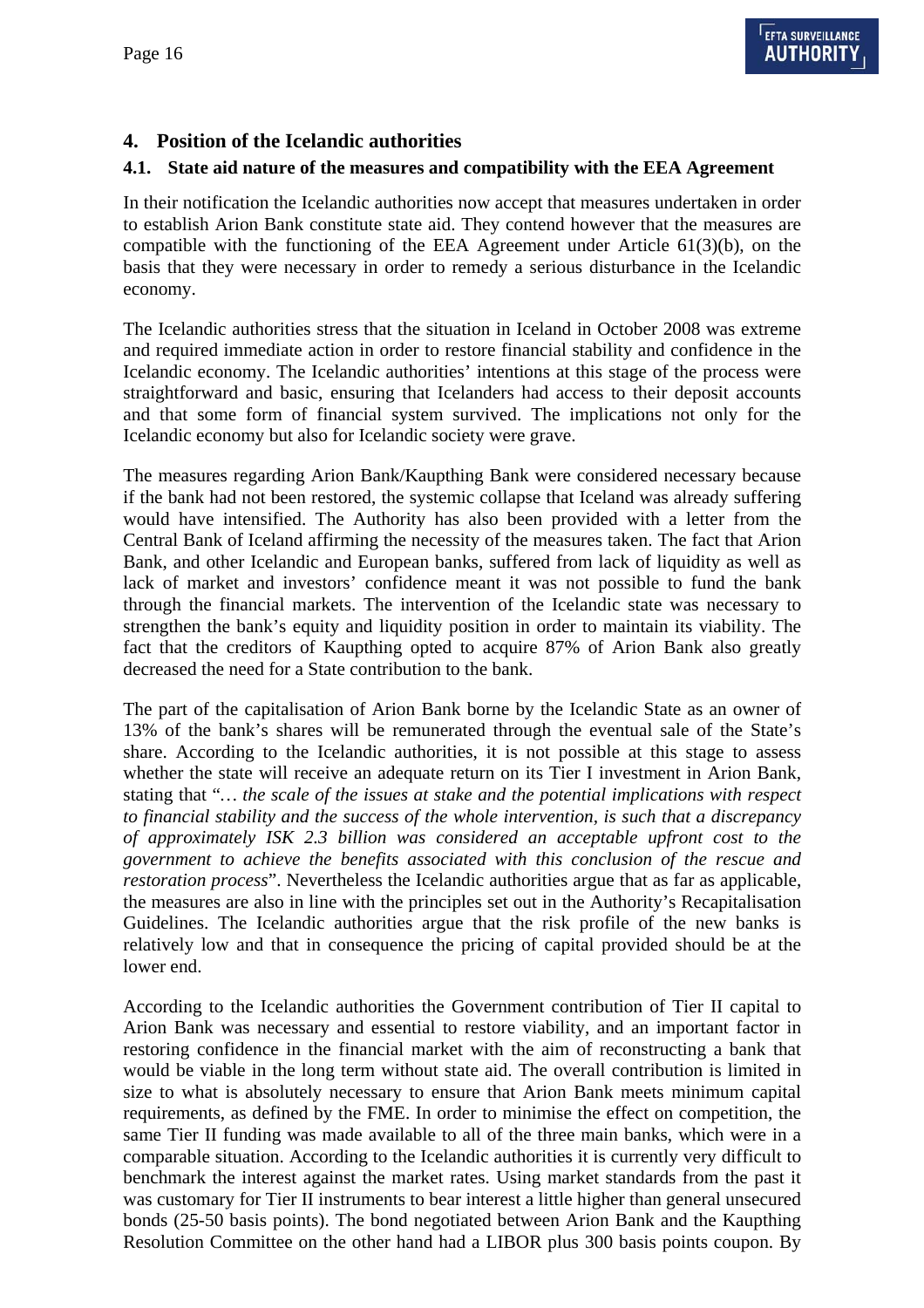that comparison the interest negotiated by the Icelandic authorities on the Tier II bond was well above "market" standard. The Icelandic authorities furthermore argue that built-in incentives for exit are in place, in the form of step-up of interest in five years' time. On this basis the Icelandic authorities consider that the interest coupon is acceptable and that the remuneration is compatible with the EEA Agreement.

The Icelandic authorities also stress that the parties that were shareholders of (old) Kaupthing before the financial crisis have lost their shares in the bank and have received no compensation from the state. In the case of Kaupthing, the agreement acknowledges that in the definitive split more liabilities than assets were transferred to Arion and the net effect of the transfer is to create an obligation of Kaupthing in favour of Arion. The losses stemming from the fall of the old banks have not therefore been mitigated by the Icelandic Government and the costs associated with the re-establishment of the bank must be seen as being borne by the investors in Kaupthing, as the losses stemming from the fall of Kaupthing were largely absorbed by these investors. The measures are therefore consistent with the principle that the bank should use its own resources to finance rescue and restructuring to the extent possible.

As regards competition in the banking market reference is made to decision of the Icelandic Competition Authority No. 49/2009 on Kaupthing's take-over of majority shareholding in Arion Bank, where it is indicated that the establishment of the three new banks has not changed the situation as regards competition in the retail banking market in Iceland.

#### **4.2. Possible alternatives**

The Icelandic authorities are of the view that there were no other realistic alternatives to the actions taken in October 2008. The purpose of the measures undertaken with regard to all three banks was to eliminate the threat to the stability of the Icelandic economy that complete failure of the domestic banking system would have entailed. To do so, the measures had to remedy the identified causes of the banks' problems - mainly their size relative to the size of the Icelandic economy and their reliance on foreign credit facilities. The instruments chosen by the Icelandic government represent the only credible measures available, given the status of the Icelandic economy, and were therefore both necessary and appropriate means to address these problems. The scope of the measures as regards Kaupthing/Arion Bank is, in the opinion of the Icelandic authorities, limited to the minimum necessary, bearing in mind the serious economic situation of Iceland and the need to rebuild the financial system in the country.

The total revenue in the Icelandic state budget for 2008 was 460 billion ISK and total

GDP in 2007 was 1,308 billion  $ISK^{31}$  $ISK^{31}$  $ISK^{31}$ . The liabilities through deposits alone in the three large Icelandic banks were at the time of their collapse 2,761 billion ISK, of which 1,566 billion was held in foreign currencies in the foreign branches of the banks. The foreign currency reserves of Iceland consisted of 410 billion ISK in October 2008, which amounted to around 25% of the value of deposits in the non-domestic branches.

 $\overline{a}$ 

<span id="page-16-0"></span> $31$  See:

http://www.statice.is/?PageID=1267&src=/temp\_en/Dialog/varval.asp?ma=THJ01102%26ti=Gross+dome stic+product+and+Gross+national+income+1980%2D2009%26path=../Database/thjodhagsreikningar/land sframleidsla/%26lang=1%26units=Million ISK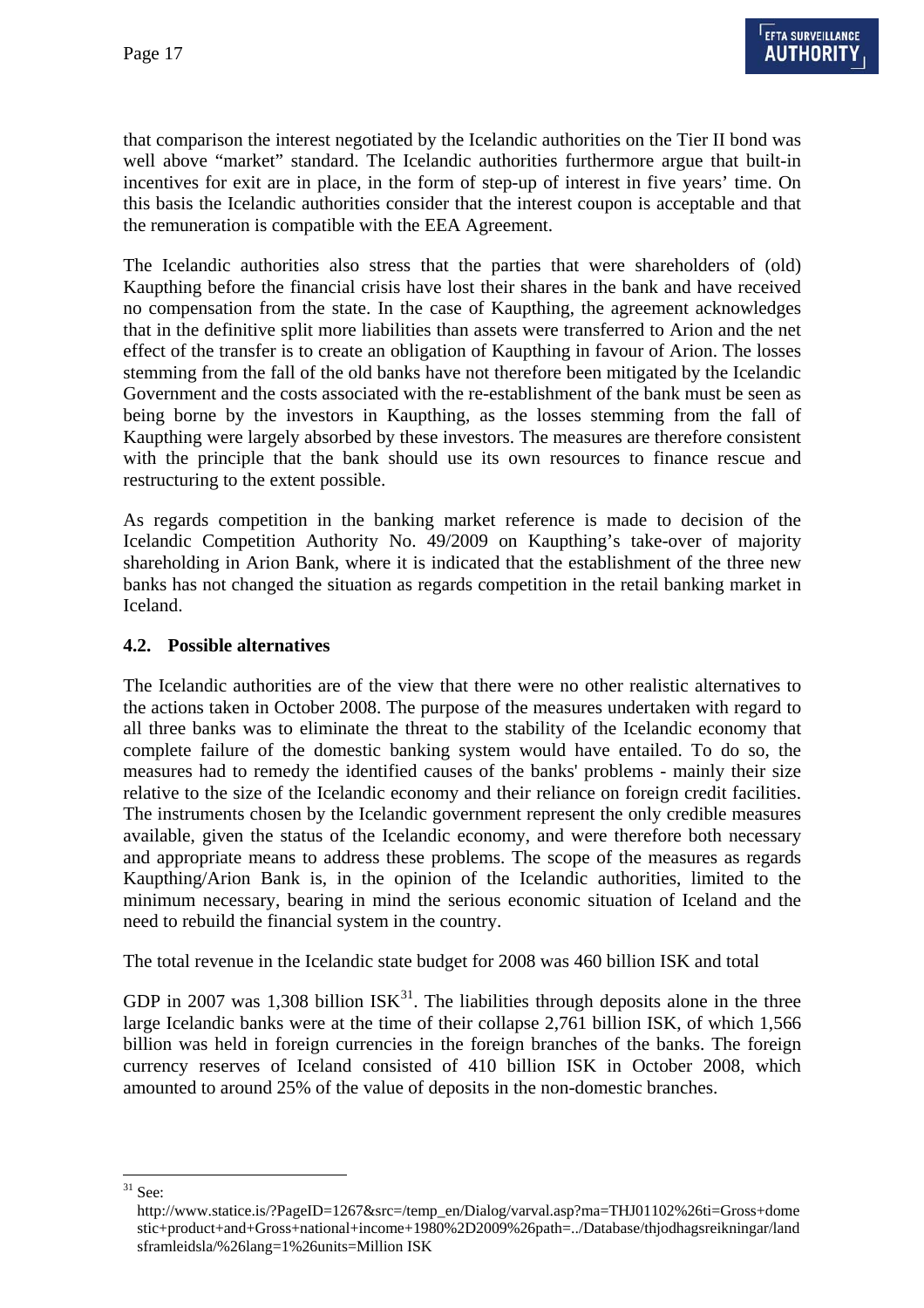The Authority also notes in this context the conclusions of the SIC Report, which refers in section 4.5.6.2 of Chapter  $4^{32}$  $4^{32}$  $4^{32}$  to attempts made during the course of 2008, given the concerns about the overblown size of the Icelandic banking sector and limitations of the CBI as a lender of last resort, to strengthen the CBI's currency reserves. Requests were made to other Nordic central banks, the European Central Bank, the Bank of England and the Federal Reserve Bank of New York for currency swap agreements, but despite extensive efforts the CBI managed only to secure agreements with Nordic central banks (Sweden, Denmark and Norway). The Bank of England considered the CBI's request carefully, but eventually declined to participate. A letter from the Bank of England governor, Mervyn King, to his Icelandic counterpart, Davíð Oddson, illustrates the views of the United Kingdom's central bank (letter of 23 April 2008):

"*It is clear that the balance sheet of your three banks combined has risen to the level where it would be extremely difficult for you effectively to act as a lender of last resort. International financial markets are becoming more aware of this position and increasingly concerned about it. In my judgement, the only solution to this problem is a programme to be implemented speedily to reduce significantly the size of the Icelandic banking system. It is extremely unusual for such a small country to have such a large banking system. ..... I know you will be disappointed. But among friends it is sometimes necessary to be clear about what we think. We have given much consideration to your proposal. In my judgement, only a serious attempt to reduce the size of the banking system would constitute a solution to the current problem. I would like to think that the international central banking community could find a way to offer effective help to enable you more easily to construct a programme to reduce the size of the banking system. I shall be willing to do all in our power to help you achieve that.*"[33](#page-17-1)

Later efforts included contacts with Timothy F. Geithner, President and CEO of the Federal Reserve Bank of New York. The request was eventually declined on 3 October 2008. According to the SIC report the main reason given by the Federal Reserve was the size of the Icelandic banking system as for a currency swap agreement to be effective, it would have to be for a bigger amount than the Federal Reserve could accept.

The Icelandic authorities did consider dividing the bank into a "good bank" and a "bad bank" by transferring the healthy and valuable assets to a "good bank" that should generally be able to finance itself on the market and leaving the less valuable assets that are difficult to realise in a "bad bank" funded by the state. However, it was considered that due to the financial crisis, even "good" Icelandic banks would probably not have been able to seek sufficient capital to finance their operations despite a potentially healthy financial status. Another problem for Iceland in using the "good bank/bad bank" solution was that running a "bad bank" would require substantial equity contributions from the Government. Faced with a situation where aid was needed for three of the nation's biggest banks (over 80% of the nation's banking system), which had collective liabilities over 10 times Iceland's GDP, it was the conclusion of the Icelandic authorities that such an attempt would almost certainly lead to the state suffering major financial difficulties. In combination therefore it was felt that such a solution would have lacked the credibility necessary in a situation where the immediate problem faced by the banks was the run on their liabilities through the termination of credit facilities and massive deposit withdrawals.

<span id="page-17-0"></span> $\overline{a}$ <sup>32</sup> See:  $\frac{http://rna.althingi.is/pdf/RNABindi1.pdf}{http://rna.althingi.is/pdf/RNABindi1.pdf}$  (see p. 167-181)

<span id="page-17-1"></span>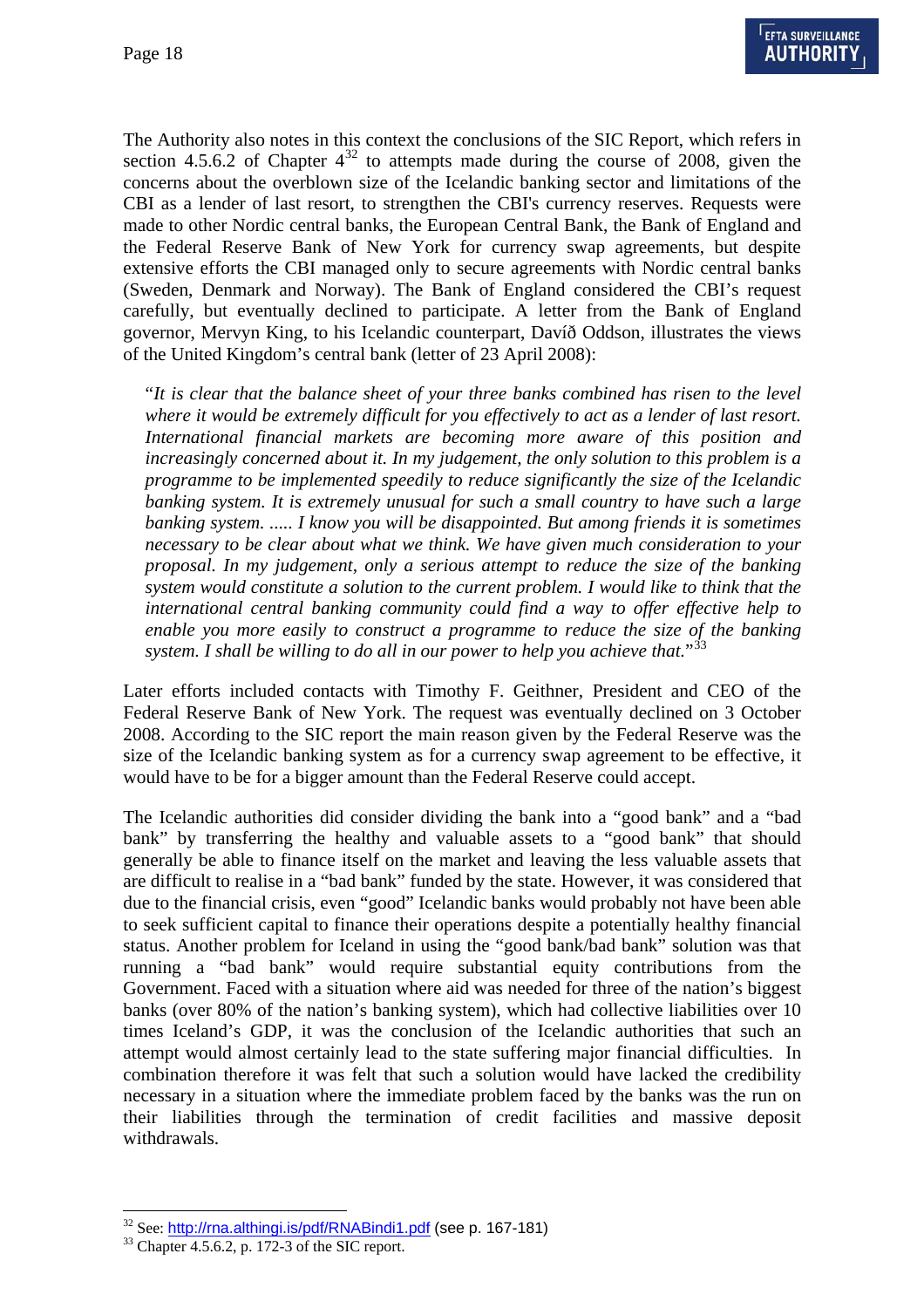$\overline{a}$ 

### **4.3. Timescales**

In so far as the period of time it has taken to reach this stage is concerned the Icelandic authorities argue that they faced severe and complex circumstances – a division of three commercial banks to save the domestic part of a banking system and through that the economy, had as far as they are aware never been done before. The task required the participation of many parties both domestic and foreign and in their view some aspects of the split proved more difficult than the "good bank/bad bank" method used in some other countries where banking systems have encountered serious problems.

The first problem encountered was a practical one. The intra-month transfer date for the assets and liabilities (21 October 2008) caused significant technical and audit complexities. The procedure used to split Kaupthing's balance sheet in October 2008 was based on the bank's interim accounts of 30 September 2008. All changes from that date until the date of division were estimated until 21 October 2008. It took until the beginning of 2009 for the division of the bank's systems into the new and old banks to be reconciled. From that time, work was done on each bank separately, and clearing accounts were used for transactions between the two banks. The processing of clearing account transactions entailed substantial risk of error and great complexity, which was only completed by the summer of 2009.

Within a short period of time it became evident that the creditors of the old banks were very unhappy with the asset valuation process that had been established. They considered the process to be one-sided in that their input was not taken into account as a part of the valuation process. As a result the procedure was changed in February 2009 into a formal negotiating process with the participation of domestic and foreign creditors. This process proved time consuming as a large number of international creditors and their advisors needed to participate at the negotiation table  $34$ .

Another factor in the delay of the process was the development of each of the new banks' initial business plans – a necessary element in the negotiations with the creditors. The banks were not ready to present their business plans until they had had the opportunity to go through the valuation of transferred assets prepared by Deloitte, as the opening balance sheet would be the foundation of such business plans. The banks presented 5 year business plans to the creditors in June 2009 following which the negotiations could begin. In their business plans the new banks put forward their own valuation of transferred assets which was not consistent with the Deloitte valuation. As the Deloitte valuation was not an exact number but a wide range, a Deloitte valuation number could not be entered into the opening balance sheet of the new banks. The new banks' valuation of the assets transferred was at the low end or below the low end of the Deloitte valuation, while the creditors' view stood at the high end or above the high end of the Deloitte valuation. A complex negotiation process followed in which both sides were far apart. In the end it became necessary to develop contingent compensation instruments to bridge the gap between the parties.

When the split was made between each old and new bank it became evident that there would be a massive currency mismatch in the new banks' balance sheets. The deposits transferred were mainly ISK denominated and the loan assets mainly foreign currency denominated or linked. This created potentially major market risks in the new banks that

<span id="page-18-0"></span><sup>&</sup>lt;sup>34</sup> It is also notable that during this period Iceland suffered political upheaval. A new minority government came to power in February 2009, a government which later became a majority government after Parliamentary elections in April the same year. The new government had in some cases different views to the former government and some changes to the process had to be made.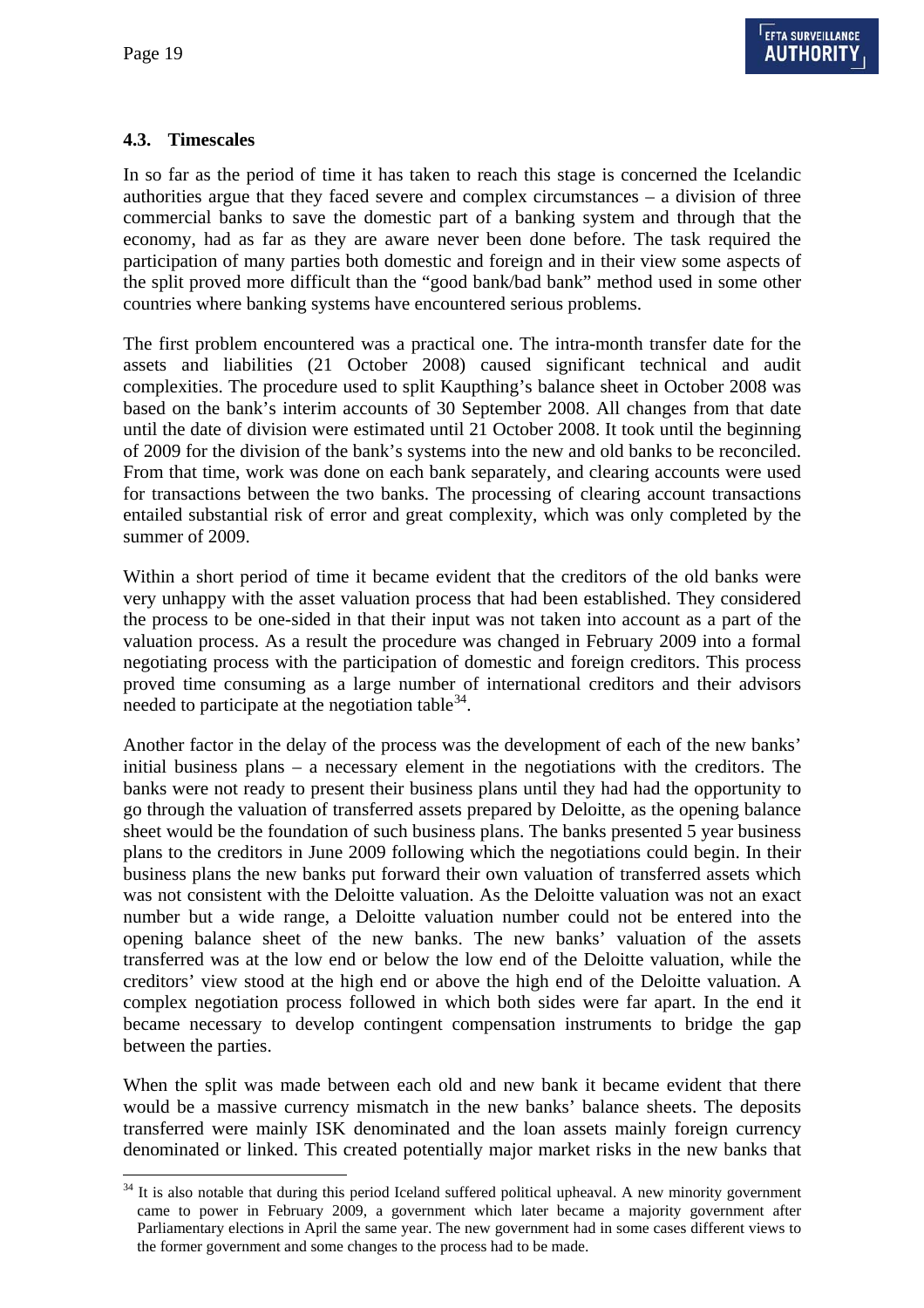had to be addressed before the capitalisation could take place. The process of addressing this issue was time consuming and only partially successful.

During the negotiations it became evident that the creditors in two of the banks (Kaupthing and Glitnir) could possibly have an interest in capitalising the banks themselves and become majority owners. To respond to this possibility, two alternative positions had to be formulated during the negotiations. After the creditors had opted for ownership of the bank a due diligence had to be performed by the creditor advisors, which also was time-consuming.

Finally, the Icelandic authorities argue that account should be taken of the fact that from October 2008 until the autumn of 2009 the remainder of the financial sector in Iceland was far from stable, and in fact, during this period almost all financial undertakings in Iceland were taken over by the FME.

The Authority specifically requested information on why full business plans are still not available for the banks and why they have not been fully restructured. The Authority also requested information on why an assessment of the true value of the assets of the banks is yet to be completed. According to the Icelandic authorities, given the circumstances (in particular the impact on international creditors) it was considered important to abide by the principles of good public governance, including moderation. Specifically, it was thought that systematically and deliberately leaving damaged assets behind in the old banks (as would be the case in a "good bank/bad bank" scenario) would exceed what was strictly necessary to ensure the short to medium-term operability of the new banks. For this reason, insofar as the basic principle of a domestic-foreign split was considered sufficient to ensure operability of the new banks in the short to medium term, "cherry picking" of good assets was deliberately avoided. Another reason for doing so was that it was considered that successfully valuing the assets (and therefore their degree of impairment) was a highly complex exercise.

The above considerations were borne out by the events. Despite considerable time and resources allocated to the task, the professional firm engaged to assess the true net value of the assets transferred was unable to give a precise estimate. After months of negotiations, supported by some of the world's most renowned professional firms and investment banks, the stakeholders eventually settled on contingent compensation instruments for all three banks due to this uncertainty. The likely implication is that although certain margins can be, and have already been, established regarding the lower limits of asset value, only time can tell with sufficient precision what the true value of the transferred asset portfolios will be. The Icelandic authorities also argue that it is clear that establishing the new banks without performing a "good bank/bad bank split" – i.e. without ensuring that the level of impairment in their portfolios was kept within very strict boundaries – meant that the entities were not inherently viable. According to the Icelandic authorities the long term viability of the banks cannot be achieved without first creating banks that are operable and functional in the short to medium-term before undertaking further restructuring. The process of assessing the viability of the Arion Bank is therefore ongoing but the Icelandic authorities have committed to providing a restructuring plan as soon as possible.

## **II. ASSESSMENT**

#### **1. The presence of state aid**

State aid within the meaning of Article 61(1) EEA Agreement.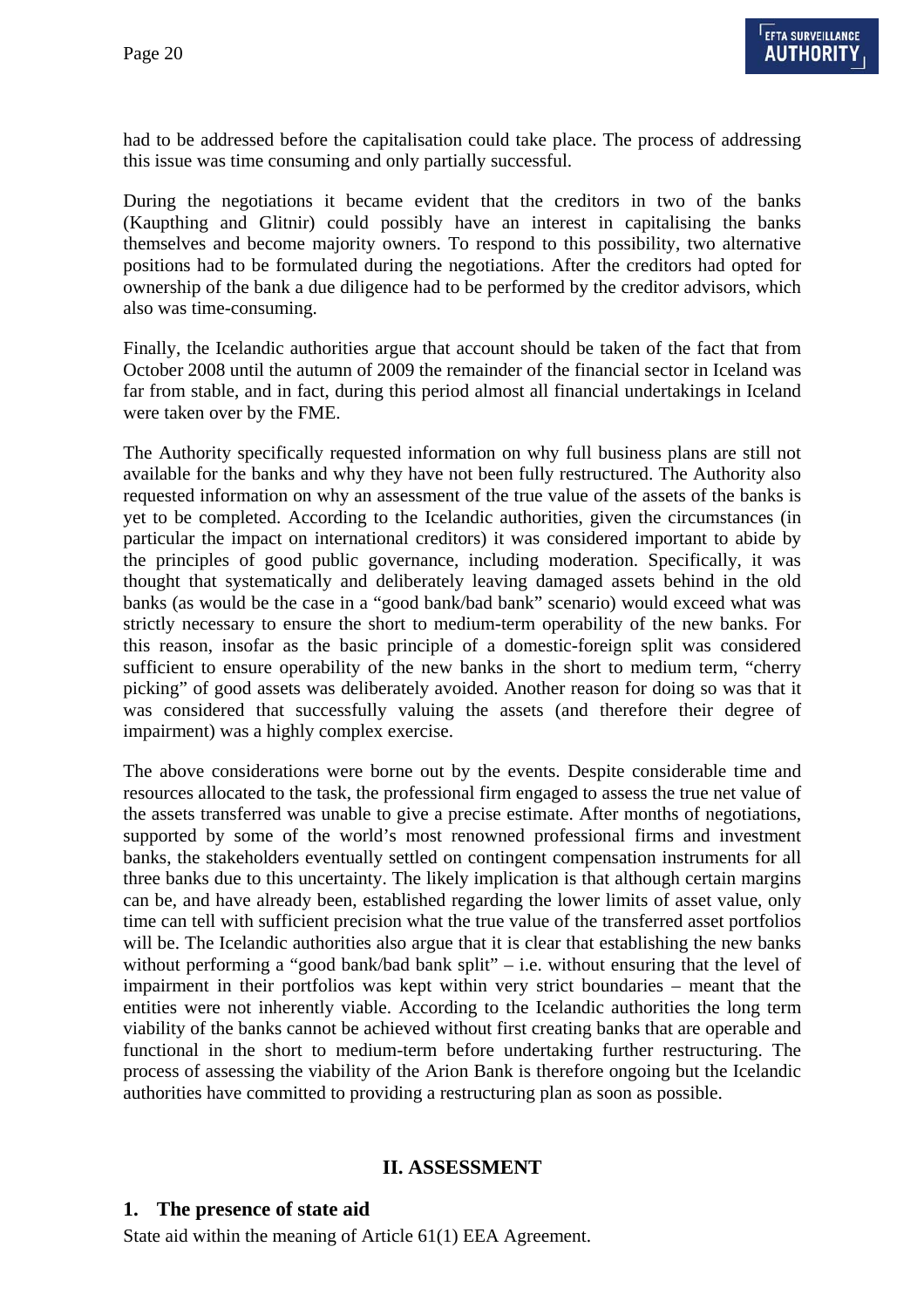Article 61(1) of the EEA Agreement reads as follows:

*"Save as otherwise provided in this Agreement, any aid granted by EC Member States, EFTA States or through State resources in any form whatsoever which distorts or threatens to distort competition by favouring certain undertakings or the production of certain goods shall, in so far as it affects trade between Contracting Parties, be incompatible with the functioning of this Agreement."* 

The Authority will assess the following measures below:

- The initial operating capital provided by the Icelandic state to the new bank;
- The (temporary) full state capitalisation of the new bank;
- The retention by the State of the 13% share capital remaining after 87% of the share capital in the new bank was transferred to the creditors of Kaupthing; and
- The provision by the State of Tier II capital to the new bank by way of subordinated debt.

(The above measures are referred to collectively below as "the capitalisation measures".)

- The Icelandic Government's statement to guarantee domestic deposits in all Icelandic banks in full; and
- The SPRON swap agreement and the special liquidity facility agreement.

#### **1.1. Presence of state resources**

 $\overline{a}$ 

It is clear that the capitalisation measures are financed through state resources provided by the Icelandic Treasury. State resources are also present in the provision of liquidity to the bank as part of the compensation for taking over the deposit liabilities of SPRON and otherwise.

The primary intention of the statement made by the Icelandic authorities safeguarding domestic deposits was to reassure deposit holders and to stop widespread run on deposits in the (old) banks. The deposit guarantee was implemented in practice through the use of powers under the Emergency Act to change the priority of deposit holders in bankruptcy proceedings and by transferring the liabilities for deposits to the newly established banks, which were initially fully capitalised by the state. According to statements made by the Icelandic authorities, however, a full guarantee of all deposits in Icelandic banks remains in place. The Authority wishes to further investigate whether the notice issued (and subsequent references to it) was a precise, firm, unconditional and legally binding statement such as to involve a commitment of state resources<sup>[35](#page-20-0)</sup>.

#### **1.2. Favouring certain undertakings or the production of certain goods**

Firstly, the aid measure must confer on the new bank advantages that relieve it of charges that are normally borne from its budget. The Authority is again of the view that each of the capitalisation measures confers an advantage on the new bank as the capital provided would not have been available to the bank without state intervention. The approach taken

<span id="page-20-0"></span><sup>&</sup>lt;sup>35</sup> See in this respect the judgment of the General Court in joined Cases T-425/04, T-444/04, T-450/04 and T-456/04, *France and others v Commission*, judgment of 21.5.2010, not yet reported, paragraph 283 (on appeal).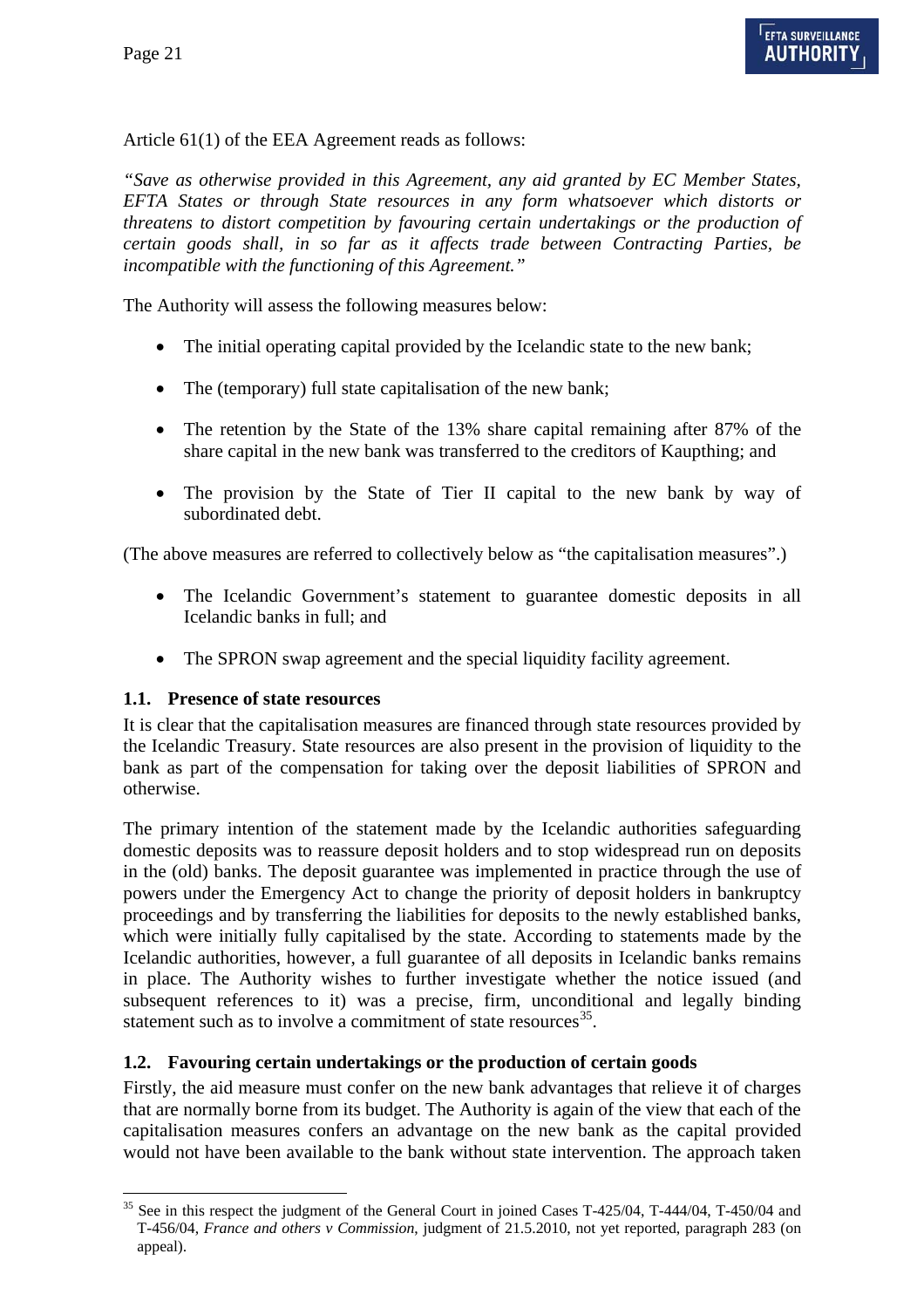both by the European Commission (in numerous cases since the financial crisis began<sup>36</sup>) and by the Authority<sup>[37](#page-21-1)</sup> in assessing whether state intervention to recapitalise banks amounts to state aid assumes that, given the difficulties faced by the financial markets, the state is investing because no market economy investor would be willing to invest on the same terms. The market economy investor principle is considered not to apply in cases involving the capitalisation of financial institutions affected by the crisis that are in difficulty. The Authority considers this to be the case notwithstanding the eventual transfer of 83% of the capital of the new bank to the (largely private sector) creditors. The private investor involvement in the capitalisation of the new Icelandic banks is made up entirely of creditors of the old banks who are not therefore investors acting freely in an open market but rather are seeking to minimise their losses in the most efficient manner<sup>[38](#page-21-2)</sup>.

Secondly, the aid measure must be selective in that it favours *"certain undertakings or the production of certain goods"*. The capitalisation measures are selective as they only benefit Arion Bank. Similar measures were also implemented in the cases of the other two failed banks, and several other Icelandic financial institutions have required assistance from the government. However, not all Icelandic banks have received state aid, and state support can in any event be selective in situations where one or more sectors of the economy benefit and others do not. This principle applies also to the state guarantee on deposits which benefits the Icelandic banking sector as a whole.

In so far as the liquidity facility is concerned, paragraph 51 of the Authority's temporary rules on the "application of state aid rules to measures taken in relation to financial institutions in the context of the current global financial crisis" provides that, following the Commission's decision-making practice<sup>39</sup>, the Authority considers that the provision of a central bank's funds to financial institutions will not constitute aid when the following conditions are met:

- the financial institution is solvent at the moment of the liquidity provision and the latter is not part of a larger aid package,

- the facility is fully secured by collateral, to which haircuts are applied, in function of its quality and market value,

- the central bank charges a penal interest rate to the beneficiary,

- the measure is taken at the central bank's own initiative, and in particular is not backed by any counter-guarantee of the state.

The Authority concludes that, given that the liquidity facility was negotiated as part of a package of state assistance measures aiming to restore operations of a failed bank in a newly formed bank and to encourage equity participation in the new bank by the creditors of failed bank, the above conditions are not fulfilled.

 $\overline{a}$ 

<span id="page-21-0"></span><sup>36</sup> See for example Commission decision of 10.10.2008 in case NN 51/2008 *Guarantee scheme for banks in Denmark*, at paragraph 32, and Commission decision of 21.10.2008 in case C 10/2008 *IKB,* at paragraph

<span id="page-21-1"></span><sup>74.&</sup>lt;br><sup>37</sup> See the Authority's decision of 8.5.2009 on a scheme for temporary recapitalisation of fundamentally sound banks in order to foster financial stability and lending to the real economy in Norway (205/09/COL)

<span id="page-21-2"></span>available at:  $\frac{http://www.effasurv.int/?1=1&showLinkID=16694&1=1}{88}$  See in this context similar reasoning adopted by the European Commission in respect of investments made by suppliers of a firm in difficulty in Commission Decision C 4/10 (ex NN 64/09) – Aid in favour of Trèves (France).

<span id="page-21-3"></span><sup>39</sup> See for instance Northern Rock (OJ C 43, 16.2.2008, p. 1).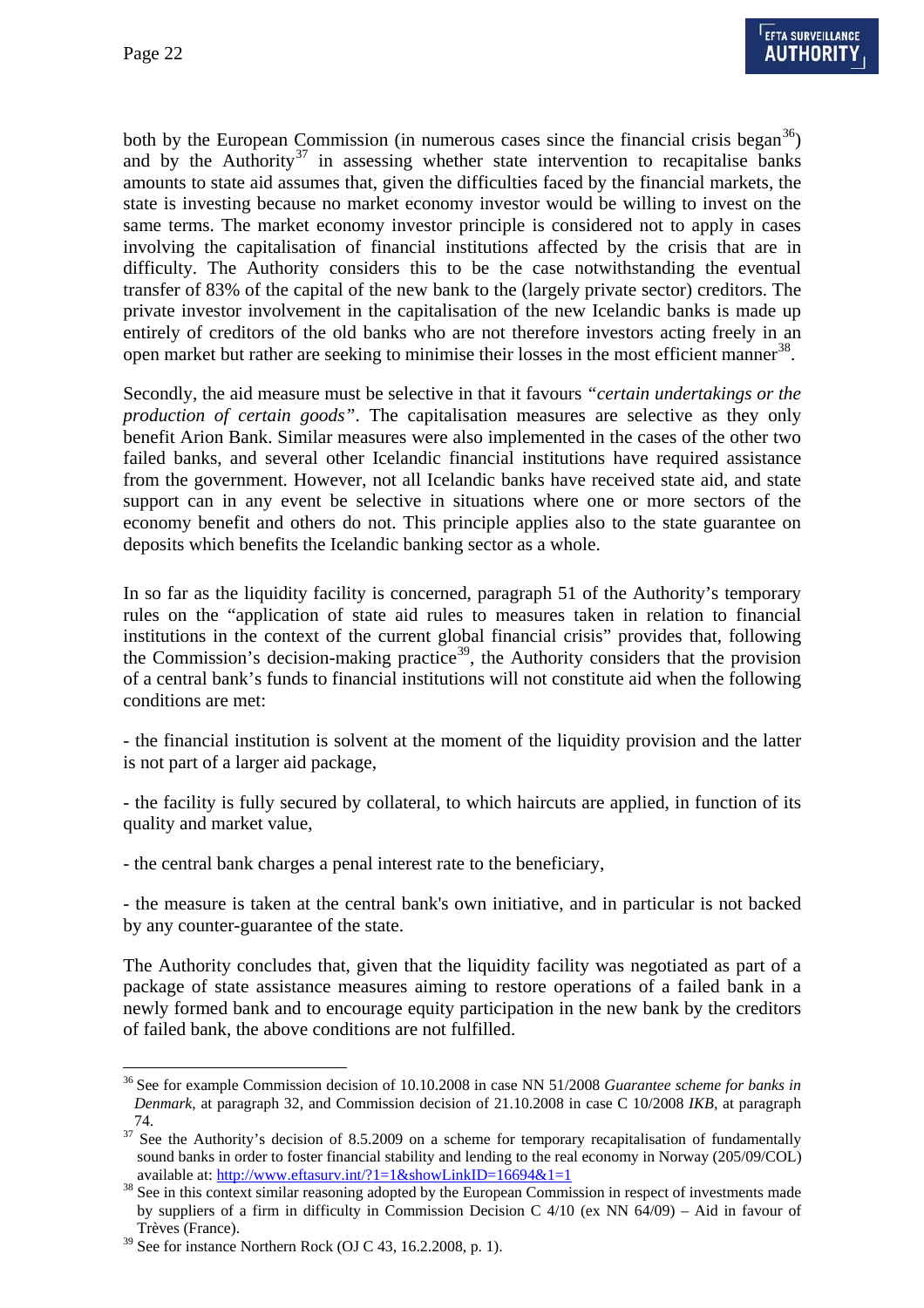From the information provided to the Authority to date, the Authority cannot exclude that Arion Bank has also received a selective advantage through the transfer of assets and liabilities of SPRON savings bank. An advantage is *prima facie* present to the extent that the revenue (interest) it receives through partially state guaranteed assets exceeds the cost (interest) of holding the deposits, and to the extent that the transfer of deposit holders enhances goodwill and increases market share.

The Authority also considers that it is possible that the bank has benefitted (indirectly) from the statements made by the Government safeguarding all domestic deposits, as in the absence of the guarantee the new bank could have suffered from a run on its deposits like its predecessor<sup> $40$ </sup>. Accordingly, the Authority has doubts as to whether the guarantee entailed an advantage for the bank.

## **1.3. Distortion of competition and effect on trade between Contracting Parties**

The measures strengthen the position of the new bank in comparison to competitors (or potential competitors) in Iceland and other EEA States and must therefore be regarded as distorting competition and affecting trade between the Contracting Parties to the EEA Agreement<sup>[41](#page-22-1)</sup>.

### **1.4. Conclusion**

The Authority's preliminary conclusion, therefore, is that the measures taken by the Icelandic State to capitalise the new bank, as well as the liquidity facility, involve state aid within the meaning of Article 61(1) of the EEA Agreement. It also cannot exclude that aid to Arion Bank may be present in the transfer to it of SPRON's assets and liabilities and as a result of the government's notice safeguarding deposits.

## **2. Procedural requirements**

Pursuant to Article 1(3) of Part I of Protocol 3, *"the EFTA Surveillance Authority shall be informed, in sufficient time to enable it to submit its comments, of any plans to grant or alter aid (…). The State concerned shall not put its proposed measures into effect until the procedure has resulted in a final decision".*

The Icelandic authorities did not notify the aid measures to the Authority in advance of their implementation. The Authority therefore concludes that the Icelandic authorities have not respected their obligations pursuant to Article 1(3) of Part I of Protocol 3. The granting of aid was therefore unlawful.

## **3. Compatibility of the aid**

Assessment of the aid measures under Article 61(3) of the EEA Agreement is set out below.

<span id="page-22-0"></span> $\overline{a}$  $40$  The Authority notes in this respect comments of the Governor of the CBI, who states in the foreword to the bank's Financial Stability report for the second half of 2010 that the *"financial institutions' capitalisation is currently protected by the capital controls and the Government's declaration of deposit guarantee"*. See http://www.sedlabanki.is/lisalib/getfile.aspx?itemid=8260, p. 5. See also Commission Decisions NN48/2008 Guarantee Scheme for Banks in Ireland, paragraphs 46 and 47: http://ec.europa.eu/community\_law/state\_aids/comp-2008/nn048-08.pdf; and NN51/2008 Guarantee Scheme for Banks in Denmark:<br>http://ec.europa.eu/community\_law/state\_aids/comp-2008/nn051-08.pdf

<span id="page-22-1"></span><sup>&</sup>lt;sup>41</sup> See in this respect Case 730/79 *Phillip Morris v Commission* [1980] ECR 2671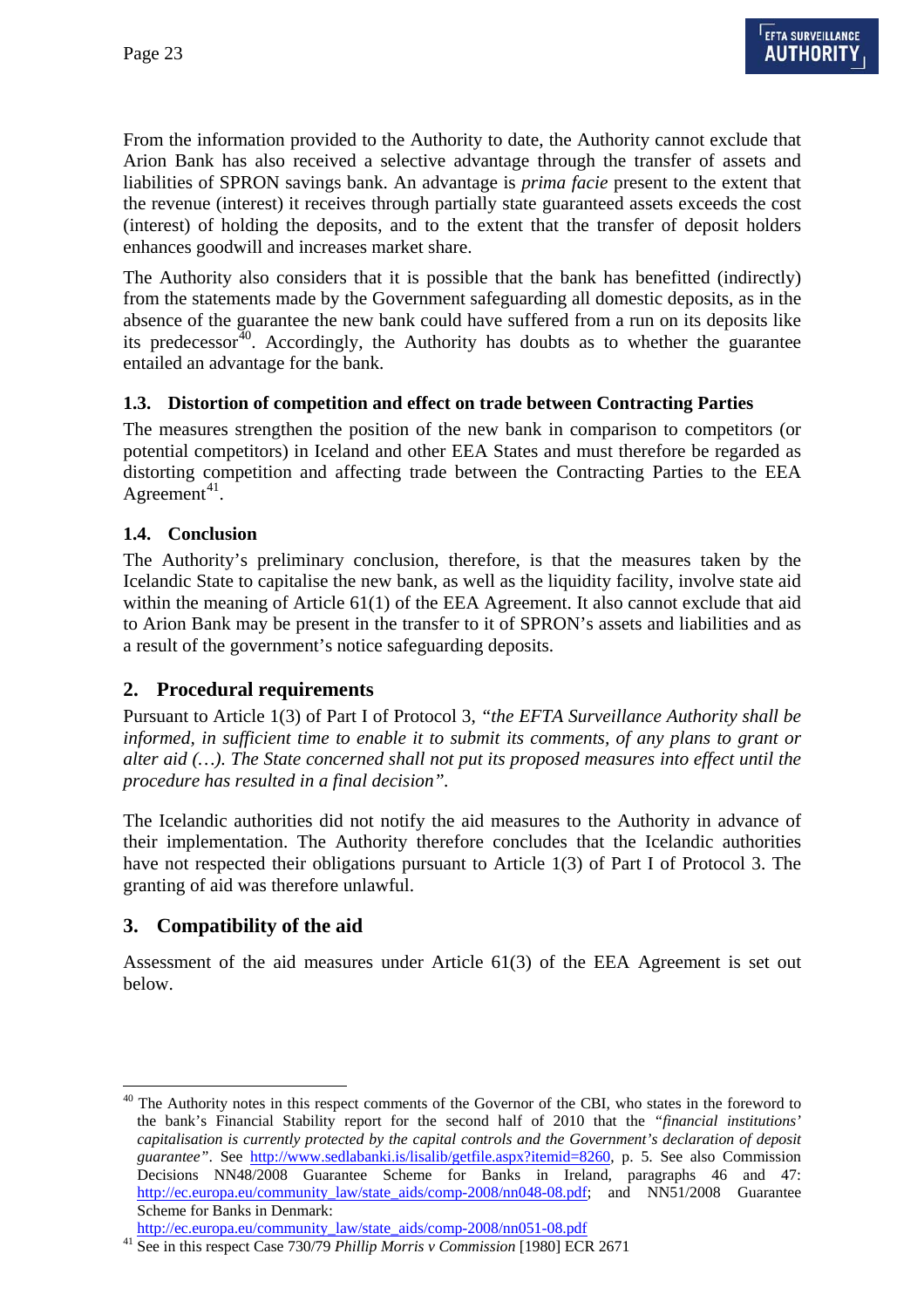### **3.1. The necessity, proportionality and appropriateness of the aid**

In the Authority's view it is beyond dispute that Iceland faced, and still faces, a serious disturbance in its economy and that Kaupthing Bank was of structural importance. In consequence the Authority will assess the potential compatibility of the aid under Article 61(3)(b) of the EEA Agreement and the guidelines based upon that sub-paragraph.

The Authority considers that this case, although not necessarily unique, is difficult to assess using the traditional and commonly understood notions of on the one hand "rescue" aid and the other "restructuring" aid. For instance the restoration of the bank as an emergency measure in October 2008 involved both rescue aid and immediately enforced restructuring. Through this decision the Authority intends to assess, retrospectively, the measures undertaken to restore the bank both through its initial creation and subsequent capitalisation as rescue measures. Such aid can only, however, be approved on a temporary and conditional basis. In the absence of a restructuring plan, the Authority is unable to fully assess the case and reach a conclusion and in consequence the measures will be assessed once again – on this occasion as structural measures, upon receipt of the restructuring plan<sup>[42](#page-23-0)</sup>. The Authority will at that stage assess the viability of the bank and the requirement that the aid provided was the minimum necessary to ensure its viability. The restructuring plan should include a full comparison of the old and new banks (for the purposes of demonstrating that previous problems should not re-occur), as well as an assessment of how ongoing restructuring should secure the long term viability of the bank.

In line with the general principles underlying the state aid rules of the EEA Agreement, which require that the aid granted does not exceed what is strictly necessary to achieve its legitimate purpose and that distortions of competition are avoided or minimised as far as possible, and taking due account of the current circumstances, support measures must be:

- well-targeted in order to be able to achieve effectively the objective of remedying a serious disturbance in the economy,

- proportionate to the challenge faced, not going beyond what is required to attain this objective, and

- designed in such a way as to minimise negative spill over effects on competitors, other sectors and other EEA States.

In assessing the rescue measures undertaken to date, therefore, the Authority takes into account the following.

#### *3.1.1. The necessity of the measures.*

 $\overline{a}$ 

Again the Authority accepts the argumentation of the Icelandic authorities, and believes that it is largely self-evident, that the state had to intervene in order to restore certain operations of Kaupthing Bank as well as the other two banks and guarantee deposits and avoid a systemic failure of the Icelandic financial system. The Authority also notes the views of the CBI in this respect. It also accepts, given the run on the banks and the instability of the financial system, that a state guarantee of deposits was required<sup>43</sup>.

<span id="page-23-0"></span> $42$  This approach is similar to the one taken by the European Commission in the case of Emergency aid for

<span id="page-23-1"></span>Ethias – Belgium – case no NN57/2008.<br><sup>43</sup> See paragraph 19 of the Authority's temporary rules on the application of state aid rules to measures taken in relation to financial institutions in the context of the current global financial crisis: http://www.eftasurv.int/?1=1&showLinkID=16604&1=1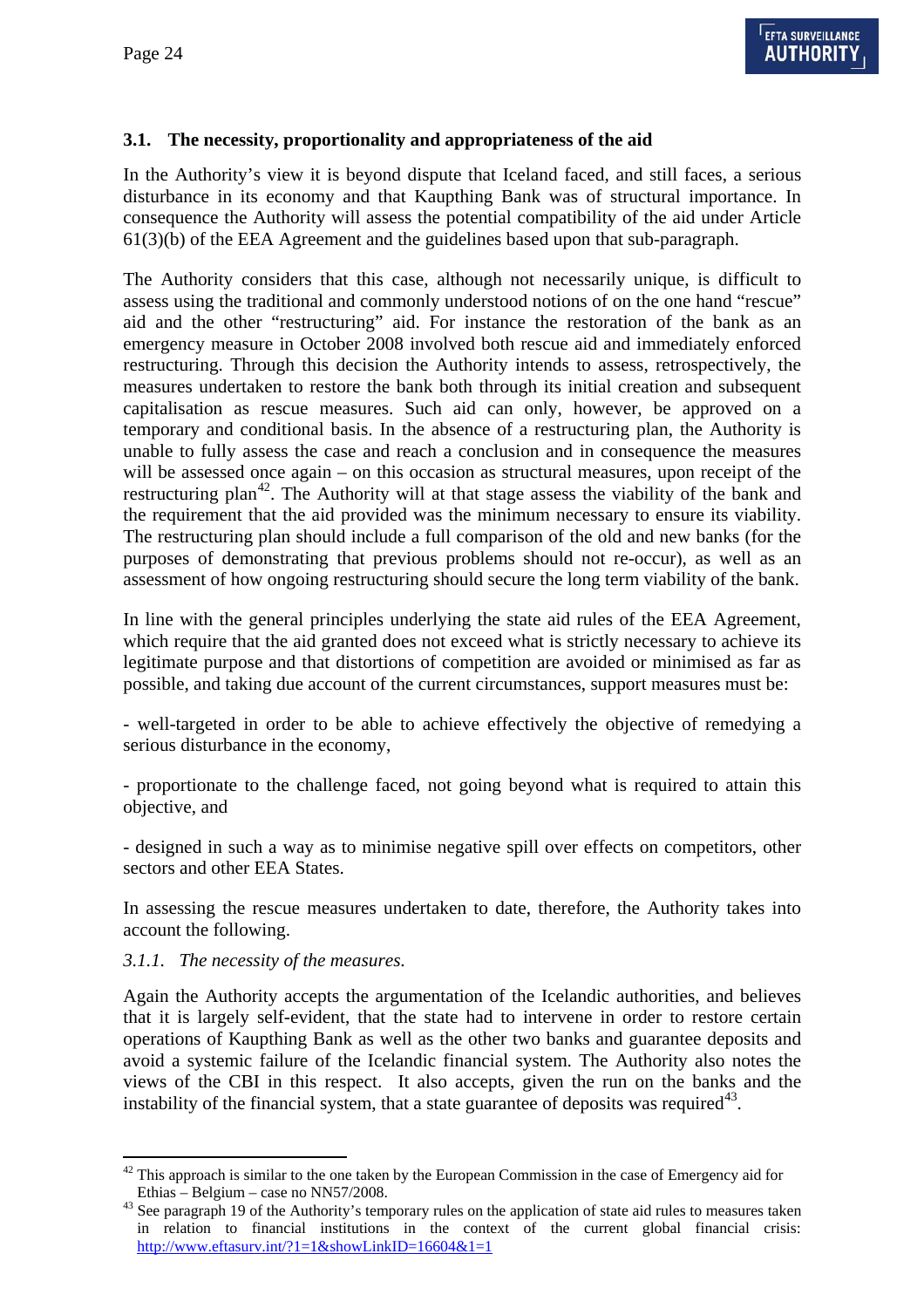$\overline{a}$ 

### *3.1.2. The method of restoring the bank – the appropriateness of the means employed to achieve the objective.*

The Authority accepts in principle the views of the Icelandic authorities that given the circumstances, the approach taken of restoring domestic operations of the banks and guaranteeing domestic deposits was likely to be the only credible and effective means of safeguarding an Icelandic banking sector and the interests of the wider economy.<sup>44</sup> Bank rescue measures of the kind adopted elsewhere in the EEA; recapitalisation, restructuring, relief for impaired assets, or a combination of each were unlikely to succeed. The scale of the problem and the sums of public money that would have been necessary to remedy it, the disproportionate size of the three main Icelandic banks, and the realistic threat that the entire system could collapse meant that the state's options were limited.

The measures however involved wide-ranging restructuring of the bank's operations through the effective divestiture of foreign operations, and potential further restructuring of domestic operations. The measures can only therefore finally be considered to be appropriate if it can be demonstrated through the means of a detailed restructuring plan that the bank is viable in the medium to long term.

#### *3.1.3. The proportionality of the measures - limiting aid and distortions of competition to the minimum necessary.*

The Authority is conscious in this context that in light of the foreign operations of the Icelandic banks remaining in the old banks, which are under administration; and in light of the Icelandic authorities adopting similar measures to restore each of the three main banks in Iceland which make up over 80% of the domestic market<sup>45</sup>, the impact on competition and trade across the EEA is minimal. The Authority is also of the view that the state intervention in the case of Arion Bank is *prima facie* proportionate as the process of ensuring that the creditors of the old bank became the majority shareholders of the new bank meant that the Icelandic authorities were able to ensure:

- firstly, that the aid payable was kept to the minimum necessary to ensure private sector involvement in the bank – something that may not otherwise have been achievable for many years; and
- secondly, that the amount of aid paid by the state was reduced substantially through private involvement in the recapitalisation.

Although, due to the circumstances involved, this was not achieved through a tendering procedure, the Authority is of the view that it would not have been realistic to expect any private sector investors to have invested other than those already involved as creditors of the collapsed bank.

<span id="page-24-1"></span><span id="page-24-0"></span><sup>&</sup>lt;sup>44</sup> This decision does not relate to any aspects of the internal market rules of the EEA Agreement that may apply in so far as the division of foreign and domestic assets and liabilities is concerned.<br><sup>45</sup> A number of other financial institutions have also required state assistance. In 22.4.2010 the FME decided

to take control of BYR Savings Bank, to establish on its foundation a new limited liability company BYR hf. and to transfer to BYR hf. assets and liabilities of the failed savings bank. At the same time FME decided to take control of Keflavik Savings Bank and establish on its foundation SpKef Savings Bank to take over assets and liabilities of the failed Keflavik Savings Bank. Measures for recapitalization of these two savings banks are under way and the Authority awaits notification from the Icelandic authorities. On 21.6.2010 the Authority approved for a period of six months a rescue scheme in support of five smaller savings banks in Iceland through settlement of claims owned by the Central Bank of Iceland on the savings banks concerned.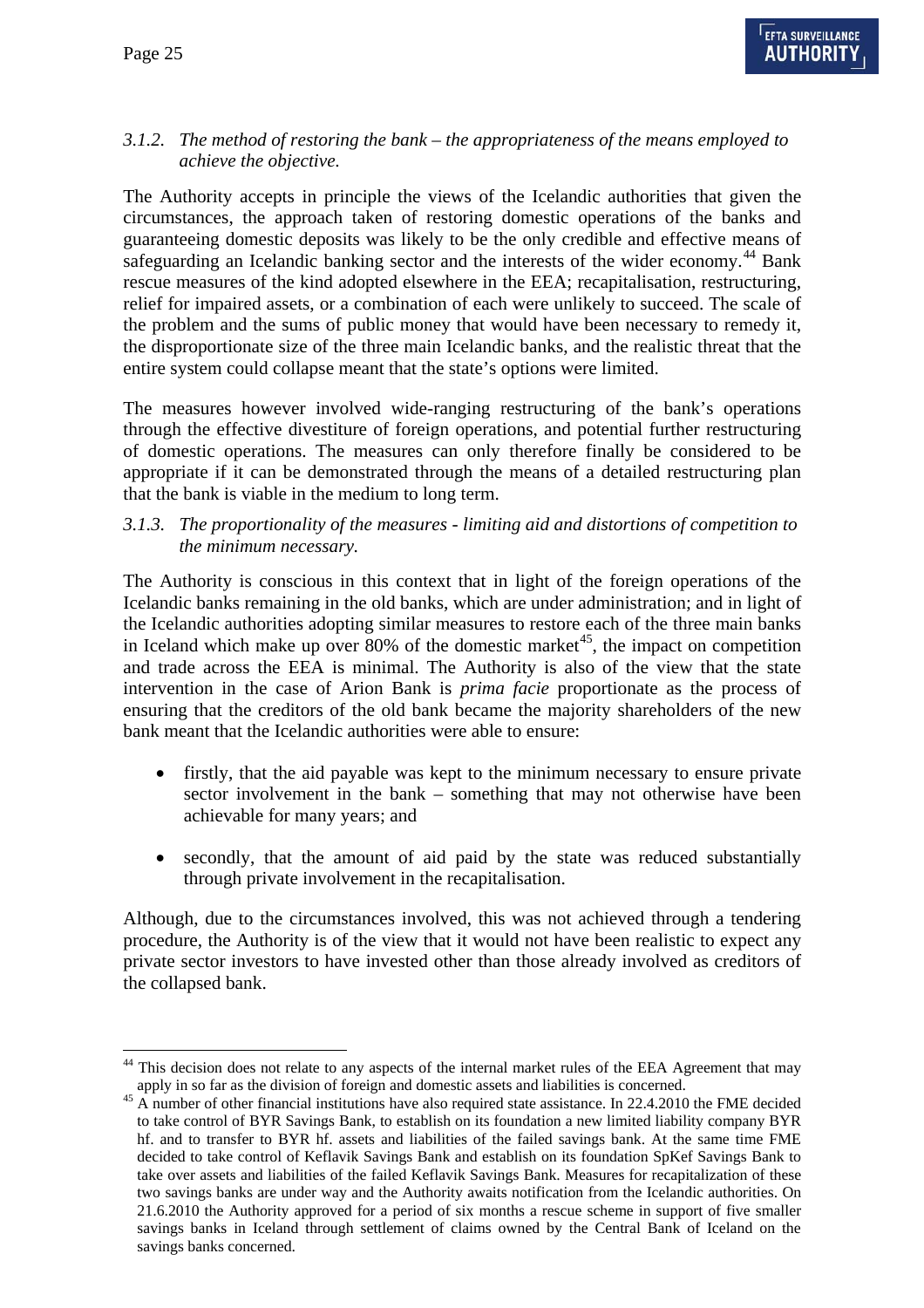The amount of the capital provided is the minimum necessary in order to enable Arion Bank to comply with the minimum capital adequacy ratio set by the FME of 12% Tier I capital and 4% Tier II capital. The liquidity facility is also considered to be necessary by the regulator.

In so far as the remuneration of the capital is concerned, paragraphs 26 to 30 of the Authority's rules on the recapitalisation of financial institutions specifies a method of calculating an "entry level" price for capitalising fundamentally sound banks. Capitalisation of banks that are not fundamentally sound are subject to stricter requirements and in principle the remuneration paid by such banks should exceed the entry level. Although the remuneration payable in the case of Arion Bank most likely does not comply with these requirements it is clear that (as envisaged by paragraph 44 of the rules) the bank has experienced far-reaching restructuring including a change in management and corporate governance.

The Authority will further assess the aid granted through the remuneration payable for the capital and the terms of the liquidity facility, as well as any aid paid through the transfer of liabilities and guaranteed assets of SPRON savings bank, as part of its full assessment of the restructuring of the bank. It will also assess the duration of the state guarantee in this context.

#### **3.2. Timescales**

 $\overline{a}$ 

While the Authority regrets that the normal time scales for the duration of rescue measures have been exceeded, a need for longer periods to restructure financial institutions was envisaged by the European Commission and Authority when adopting guidelines for the assessment of rescue and restructuring aid granted as a result of the financial crisis<sup>46</sup>. The Authority accepts in particular that for the various reasons put forward by the Icelandic authorities, delays were inevitable at least until the assets of the bank could be valued and its ownership and capitalisation could be resolved. The Authority is also aware of domestic litigation in Iceland concerning loans linked to foreign currencies which has had the potential to have a major impact on the value of each bank's assets, and led to considerable uncertainty for many months<sup>47</sup>. It also notes the content of the CBI's financial stability report for  $2010/2^{48}$  which refers among other matters to the fact that non-performing loans (90 days or more in default) of the Icelandic commercial banks now total 39% of all loans - a major political and economic issue given that many loans have already been written down. The Authority is therefore willing to accept that given the exceptional circumstances the rescue measures could be authorised and remain in place for a longer period than is normally allowed. However, whilst the Authority accepts that there are also justifiable reasons for further delay since the recapitalisation of the banks, the Authority is concerned at the lack of progress since the summer of 2009 in concluding a detailed restructuring plan. In the absence of the restructuring plan, therefore, the Authority has doubts concerning the compatibility of the measures with the EEA Agreement.

<span id="page-25-0"></span> $46$  See paragraphs 10 and 24, and footnote 13, of the Authority's guidelines:

<span id="page-25-1"></span> $\frac{http://www.effasurv.int?1=1&showLinkID=16604&1=1}{10004&1}$ <br>47 The issue is referred to in the CBI's Financial Stability Report for the second half of 2010 (p. 18-21), http://www.sedlabanki.is/lisalib/getfile.aspx?itemid=8260 and the Annual Report of the FME for 2010 (currently only available in Icelandic, p. 31-32): http://www.fme.is/lisalib/getfile.aspx?itemid=7604. See also the following news reports:

http://www.businessweek.com/news/2010-07-29/iceland-debt-outlook-cut-to-negative-at-moody-s-onbank-ruling.html

<span id="page-25-2"></span>http://www.businessweek.com/news/2010-09-17/iceland-ruling-may-save-banks-4-billion-in-losses.html 48 http://www.sedlabanki.is/lisalib/getfile.aspx?itemid=8260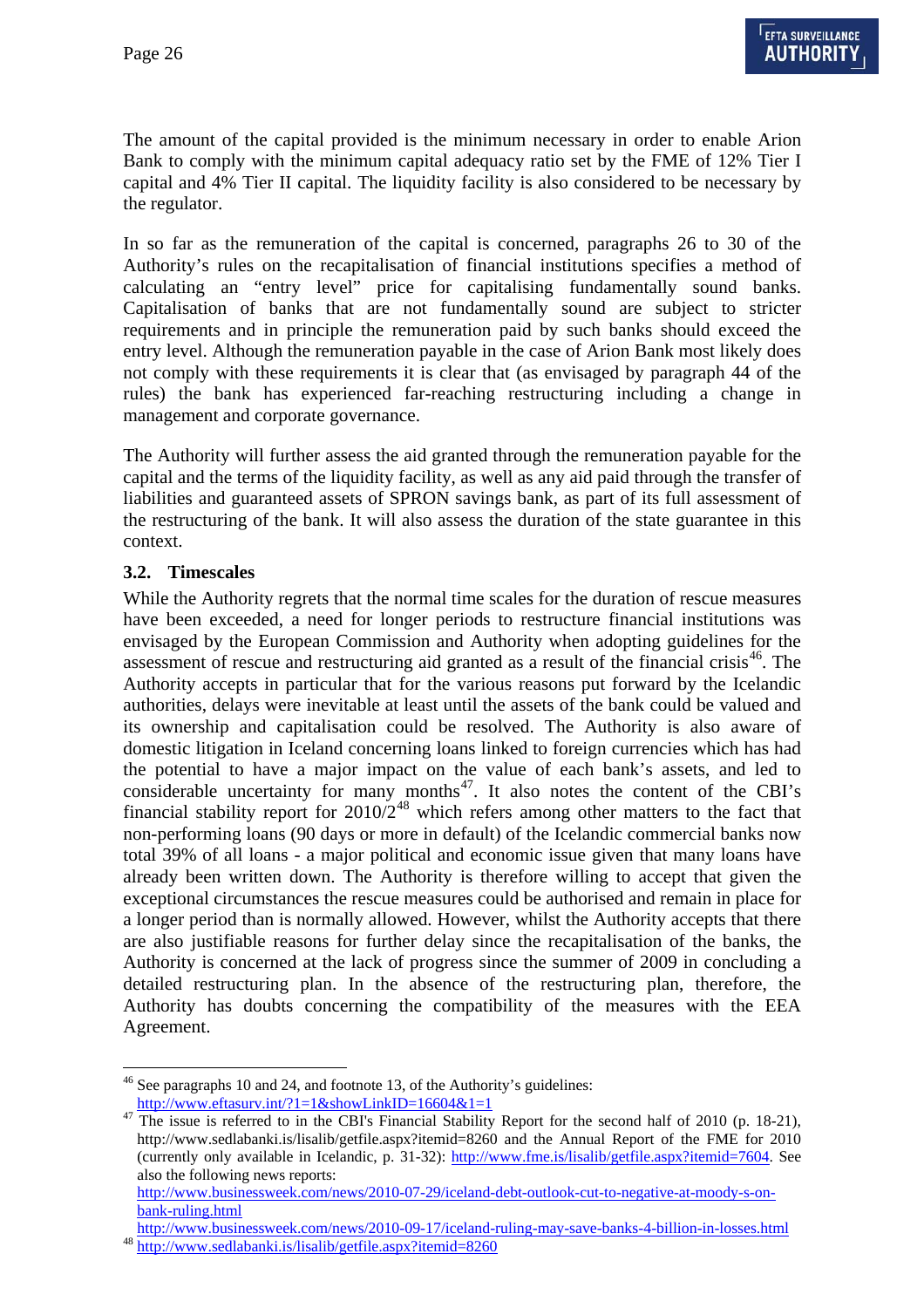### **4. Conclusion**

On the basis of the foregoing assessment, had the Icelandic authorities notified the capitalisation measures and deposit guarantee involved in Phases 1 and Phase 2 of the process of restoring and restructuring Arion Bank in advance, the Authority would in all probability have temporarily approved the measures as aid compatible with the functioning of the EEA Agreement. The aid granted could, however, only have been considered compatible on a temporary basis, conditional upon the submission of a detailed restructuring plan for the bank and a satisfactory assessment by the Authority of its future viability. Although the Icelandic authorities have committed to submit a restructuring plan for the Authority's assessment, in view of the time period that has elapsed since the aid was granted, the Authority is required to open a formal investigation procedure into the measures adopted. The decision to open a formal investigation procedure is without prejudice to the final decision of the Authority, which may conclude that the measures in question do not constitute state aid or are compatible with the functioning of the EEA Agreement.

The Authority also regrets that the Icelandic authorities did not respect their obligations pursuant to Article 1(3) of Part I of Protocol 3. The Icelandic authorities are therefore reminded that any plans to grant further restructuring or other aid to the bank must be notified to the Authority and approved in advance.

#### HAS ADOPTED THIS DECISION:

#### *Article 1*

The formal investigation procedure provided for in Article 1(2) of Part I of Protocol 3 to the Surveillance and Court Agreement is opened into the measures undertaken by the Icelandic State to restore certain operations of (old) Kaupthing Bank hf and establish and capitalise New Kaupthing Bank hf (now renamed Arion Bank).

#### *Article 2*

The Authority requires that a detailed restructuring plan for Arion Bank be submitted as soon as possible and in any event no later than 31 March 2011.

#### *Article 3*

The measures involve unlawful state aid from the dates of their implementation to the date of this decision in view of the failure by the Icelandic authorities to comply with the requirement to notify the Authority before implementing aid in accordance with Article 1(3) of Part I of Protocol 3.